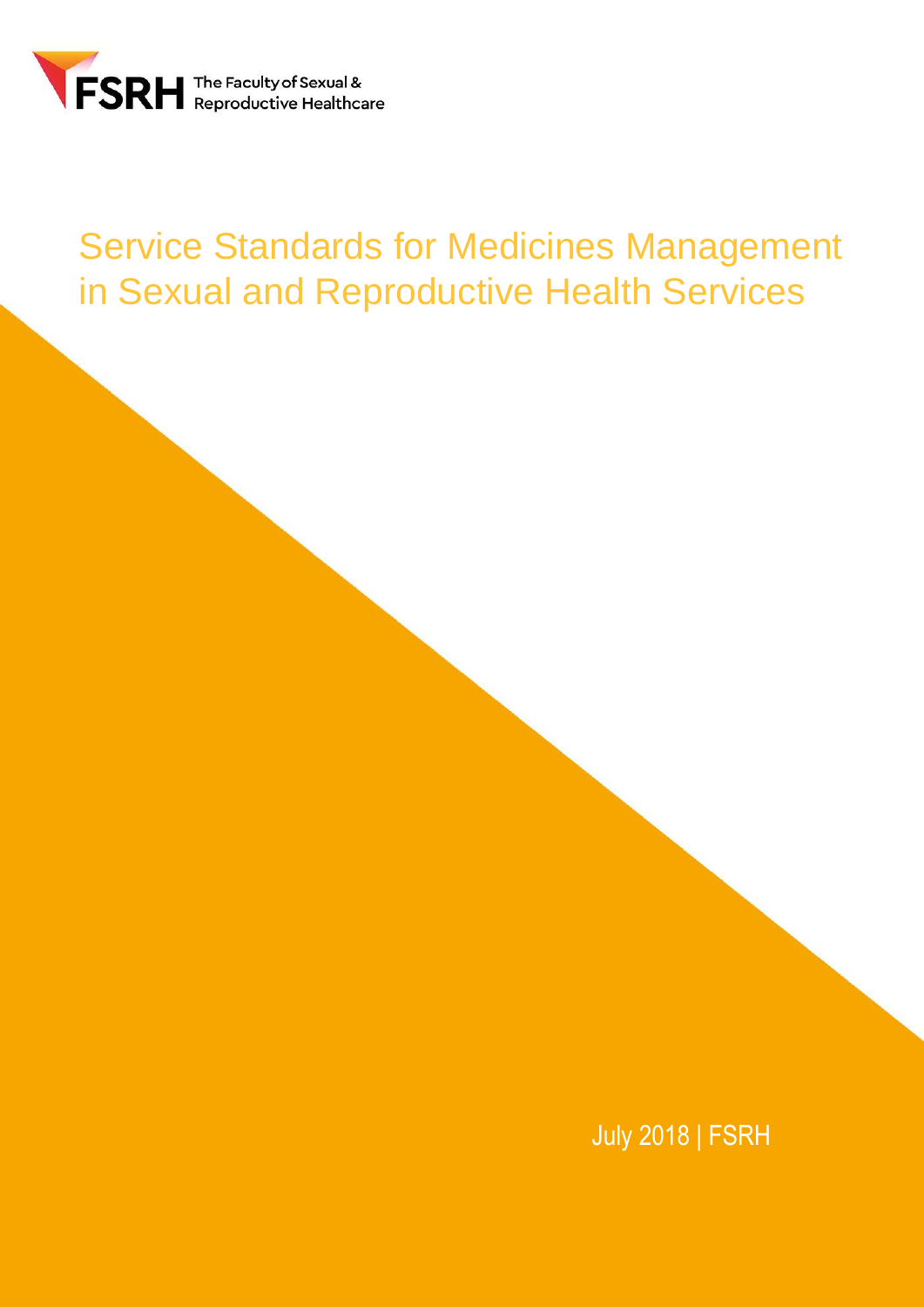

The Faculty of Sexual and Reproductive Healthcare (FSRH) is the largest UK professional membership organisation working in the field of sexual and reproductive health (SRH). We support healthcare professionals to deliver high quality healthcare including access to contraception. We provide our 15,000 doctor and nurse members with NICE-accredited evidence-based clinical guidance, including the UKMEC, the gold standard in safe contraceptive prescription, as well as clinical and service standards.

The FSRH provides a range of qualifications and training courses in SRH, and we oversee the Community Sexual and Reproductive Healthcare (CSRH) Specialty Training Programme to train consultant leaders in this field. We deliver SRH focused conferences and events, provide members with clinical advice and publish *BMJ Sexual & Reproductive Health* – a leading international journal. As a Faculty of the Royal College of Obstetricians and Gynaecologists (RCOG) in the UK, we work in close partnership with the College but are independently governed.

The FSRH provides an important voice for UK SRH professionals. We believe it is a human right for women and men to have access to the full range of contraceptive methods and SRH services throughout their lives. To help to achieve this we also work to influence policy and public opinion working with national and local governments, politicians, commissioners, policy makers, the media and patient groups. Our goal is to promote and maintain high standards of professional practice in SRH to realising our vision of holistic SRH care for all.

[www.fsrh.org](http://www.fsrh.org/)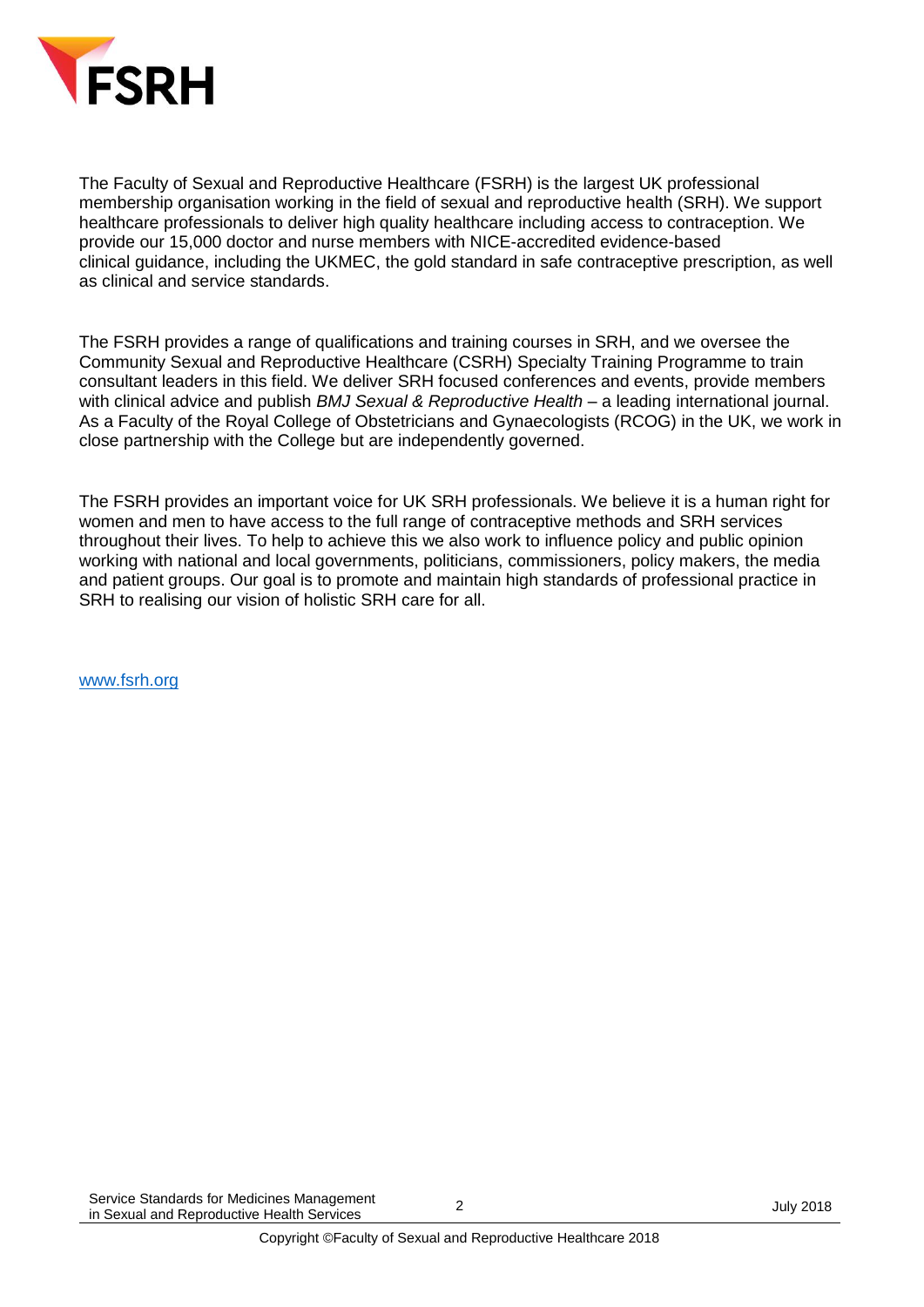

#### **Published by the Clinical Standards Committee**

Faculty of Sexual & Reproductive Healthcare

of the Royal College of Obstetricians and Gynaecologists

#### **Committee Members:**

- Dr Helen Munro (Chair)
- Dr Lynne Gilbert (Vice Chair)
- Dr Diana Mansour (Ex-Officio)
- Dr Diana Reed
- Dr Vivian Iguyovwe
- Ms Fiona Dickson
- Dr Minal Bakhai (GP Representative)
- Dr Savita Brito-Mutunayagam (Trainee member)
- Ms Michelle Jenkins (Nurse member)
- Dr Louise Massey (Revalidation Representative)
- Dr Ailsa Gebbie (CEU Representative)
- Dr Zhong Eric Chen (CEU Representative)
- Dr Alan Tang (BASHH Representative)

#### *First Published: July 2005*

Review dates: February 2011, February 2014, February 2018

Next review date: 2021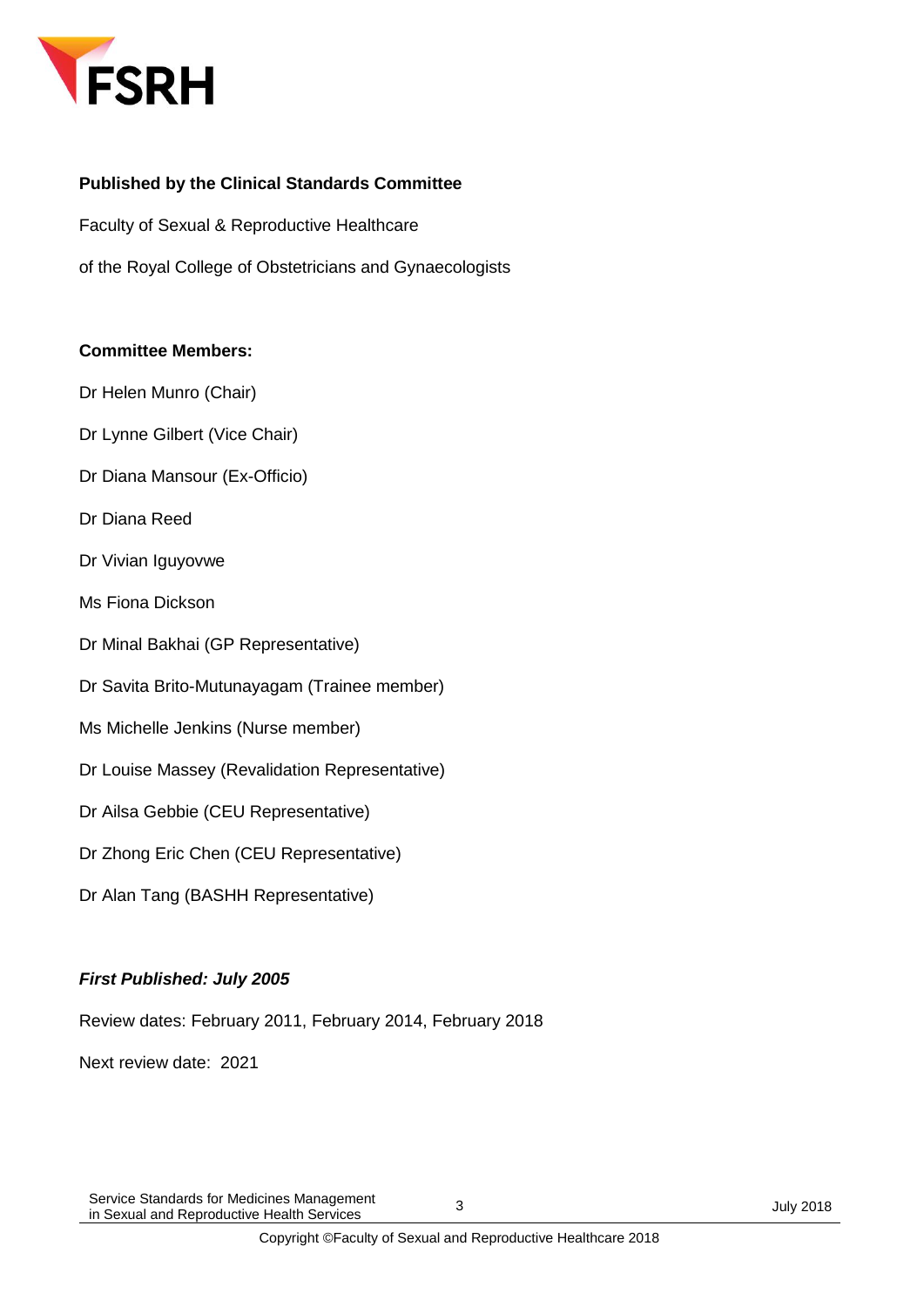

## **Contents**

|                | SERVICE STANDARDS FOR MEDICINES MANAGEMENT IN SEXUAL AND REPRODUCTIVE                                |  |
|----------------|------------------------------------------------------------------------------------------------------|--|
|                |                                                                                                      |  |
|                |                                                                                                      |  |
| 1.             |                                                                                                      |  |
| 2.             |                                                                                                      |  |
| 3.             | Standard statement on the process for safe and secure handling of medicines                          |  |
| 4.             |                                                                                                      |  |
| 5.             |                                                                                                      |  |
| 6.             | Standard statement on process for supply or administration using a Patient Group Direction           |  |
| 7 <sup>7</sup> | Standard statement on the authorisation and recording of medicines supplied or administered to       |  |
| 8.             | Standard statement on process for supplying or administering medicines to patients  17               |  |
| 9.             |                                                                                                      |  |
|                | 10. Standard statement on the process for prescribing unlicensed medicines and for the use of        |  |
|                | 11. Standard statement on the process for reporting adverse effects of drugs and for reducing errors |  |
|                |                                                                                                      |  |
|                |                                                                                                      |  |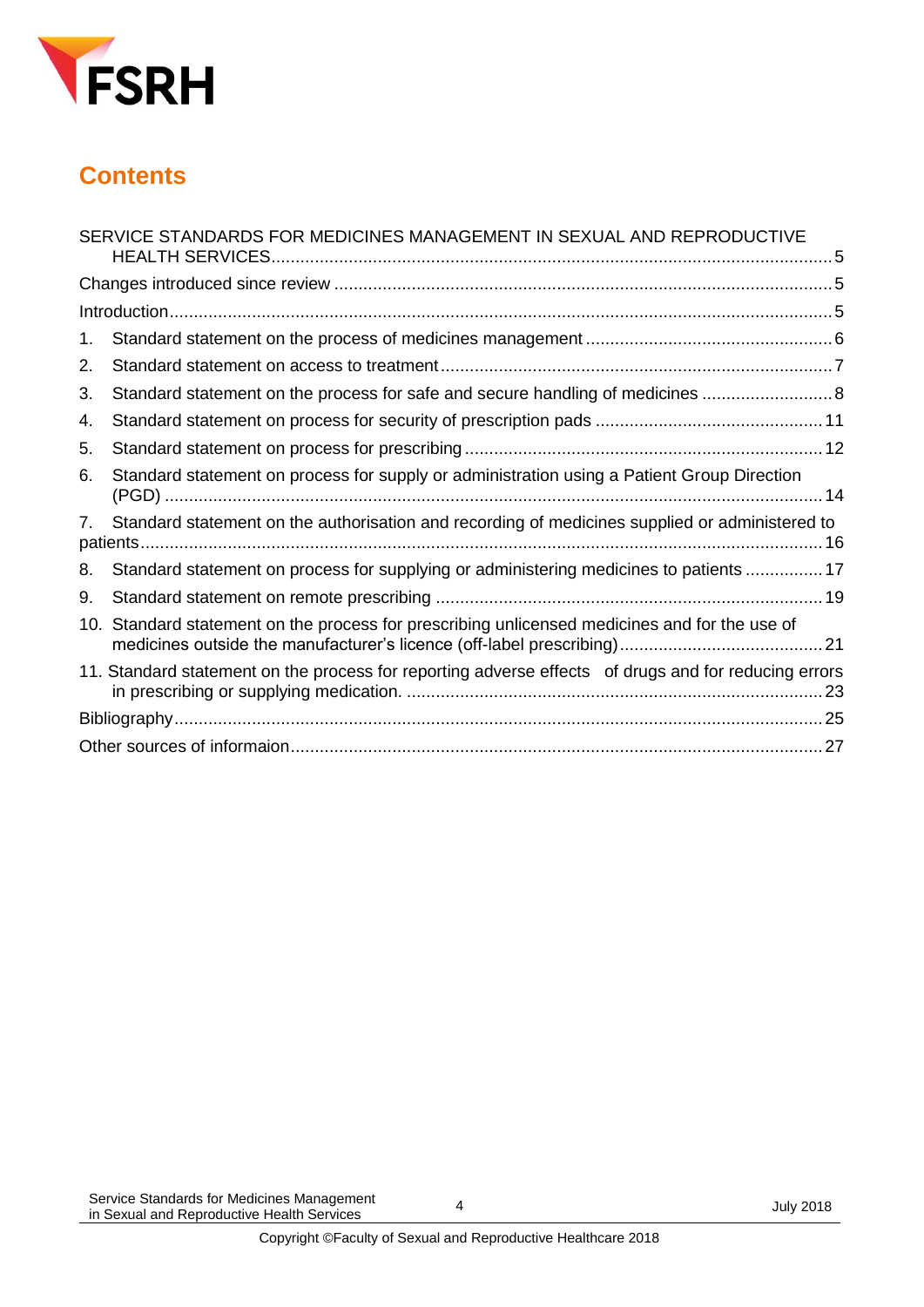

### <span id="page-4-0"></span>SERVICE STANDARDS FOR MEDICINES MANAGEMENT IN SEXUAL AND REPRODUCTIVE HEALTH SERVICES

#### <span id="page-4-1"></span>**Changes introduced since review**

- Standard 4 Recommendation to restrict access to prescription pads stored to authorised personnel and where key code access systems are used to change these regularly.
- ▶ Standard 6 Reference to NICE Competency Framework both for individuals using PGDs and those developing them.

#### <span id="page-4-2"></span>**Introduction**

**.** 

Medicines Management is the clinical, cost effective and safe use of medicines to ensure patients receive the maximum benefit from the medicines they need, while at the same time minimising potential harm. The Safe and Secure Handling of Medicines, A Team Approach<sup>1</sup> published in March 2005 (currently under review), gives definitive and detailed guidance on medicines management within all healthcare organisations in the UK. Reference to this resource is made throughout this document. Although its scope does not include general practice or community pharmacy, we would commend the basic principles in these settings.

These standards relate to medicines and devices used within sexual and reproductive health care settings and apply equally to medicines and devices used in research trials. Throughout this document where the word 'patient' is used this refers to whomever the medication may be administered to, for example, patient, client, user or woman.

 The term 'medicines management' has been interpreted to cover the processes and systems for providing medicines to patients within these areas. These standards reflect the process from prescribing through to dispensing, storage, administration and disposal. In this context the document does not include reference to evidence-based prescribing, for which readers should refer to the relevant Clinical Effectiveness Unit and NICE guidance.

<span id="page-4-3"></span>These standards should be read in conjunction with Service Standards for Risk Management<sup>2</sup> and Service Standards for Record Keeping<sup>3</sup>.

Service Standards for Medicines Management Service Stariuarus for Medicines Management<br>in Sexual and Reproductive Health Services 5 July 2018

Royal Pharmaceutical Society of Great Britain (RPSGB)(2005). The Safe and Secure Handling of [Medicines: A Team Approach.](https://www.rpharms.com/making-a-difference/projects-and-campaigns/safe-and-secure-handling-of-medicines) A revision of the Duthie Report (1998) accessed March 2018.

<sup>&</sup>lt;sup>2</sup> Faculty of Sexual and Reproductive Healthcare ( February 2017) Service Standards for Risk [Management](https://www.fsrh.org/standards-and-guidance/documents/fsrh-service-standards-for-risk-management-in-sexual-and/) accessed March 2018.

<sup>&</sup>lt;sup>3</sup> Faculty of Sexual and Reproductive Healthcare (2014) [Service Standards for Record Keeping.](https://www.fsrh.org/standards-and-guidance/documents/clinical-standards-recordkeeping-july14/) Accessed March 2018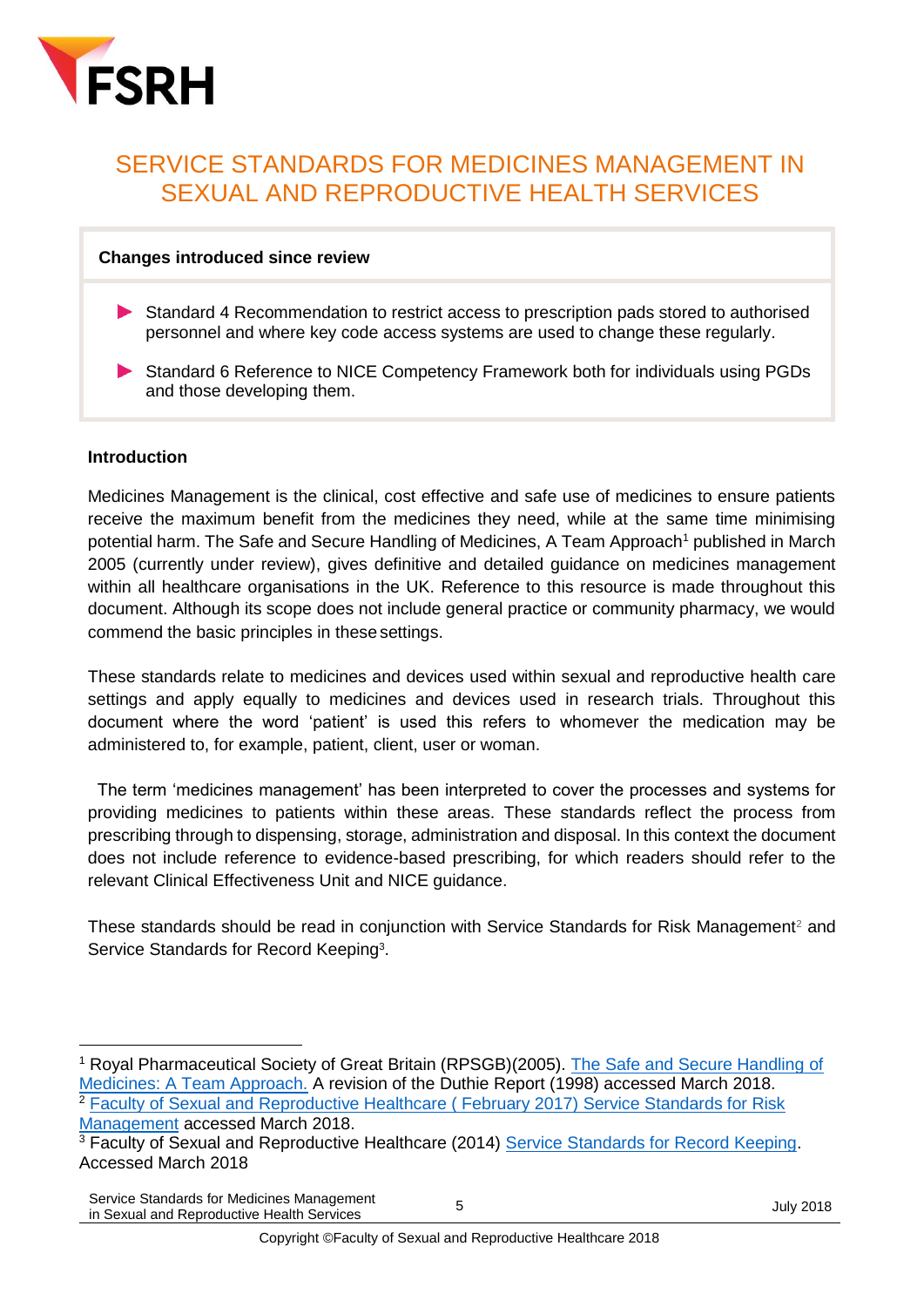

#### 1. Standard statement on the process of medicines management

**A medicines management policy and related standard operating procedures (SOPs) should be in place in employing organisations and updated regularly.**

- 1.1 Good medicines management should ensure a process for giving appropriate, safe and effective therapies to patients.
- 1.2 There should be a Medicines Policy for each employing organisation, which is accessible to staff and used in conjunction with these standards.
- 1.3 There should be an agreed process for deciding on medicines to be held in stock in clinical settings, and processes in place for the provision of other relevant medicines which are not held as stock.
- 1.4 Every service should have a system of standard operating procedures (SOPs) covering each of the activities concerned with medicines use. This is to ensure compliance with current legislation national and local guidance and professional standards and will promote safety, quality, consistency and security.
- 1.5 Guidelines for developing and implementing a SOPs can be found on the Home Office website. 4
- 1.6 Appropriate pharmaceutical advice must be taken in the development of systems for the safe and secure handling of medicines.
- 1.7 Staff should understand the principles of safe and secure handling of medicines, including storage, handling, issuing, prescribing and disposal of drugs.
- <span id="page-5-0"></span>1.8 All medicine records including prescriptions, administration records, refrigerator monitoring etc. must be retained for a minimum period of time for legal, operational, and safety reasons.<sup>5</sup> This should facilitate audit and be in line with the employing organisation's medicines and records policies.

<sup>1</sup> <sup>4</sup> [Standard Operating Procedure Guidelines \(2007\)](https://www.gov.uk/government/publications/standard-operating-procedure-guidelines) Home Office Accessed March 2018

**<sup>5</sup>** [NHS Records Management: Code of Practice for Health and Social Care \(2016\).](https://www.gov.uk/government/publications/records-management-code-of-practice-for-health-and-social-care) Accessed March 2018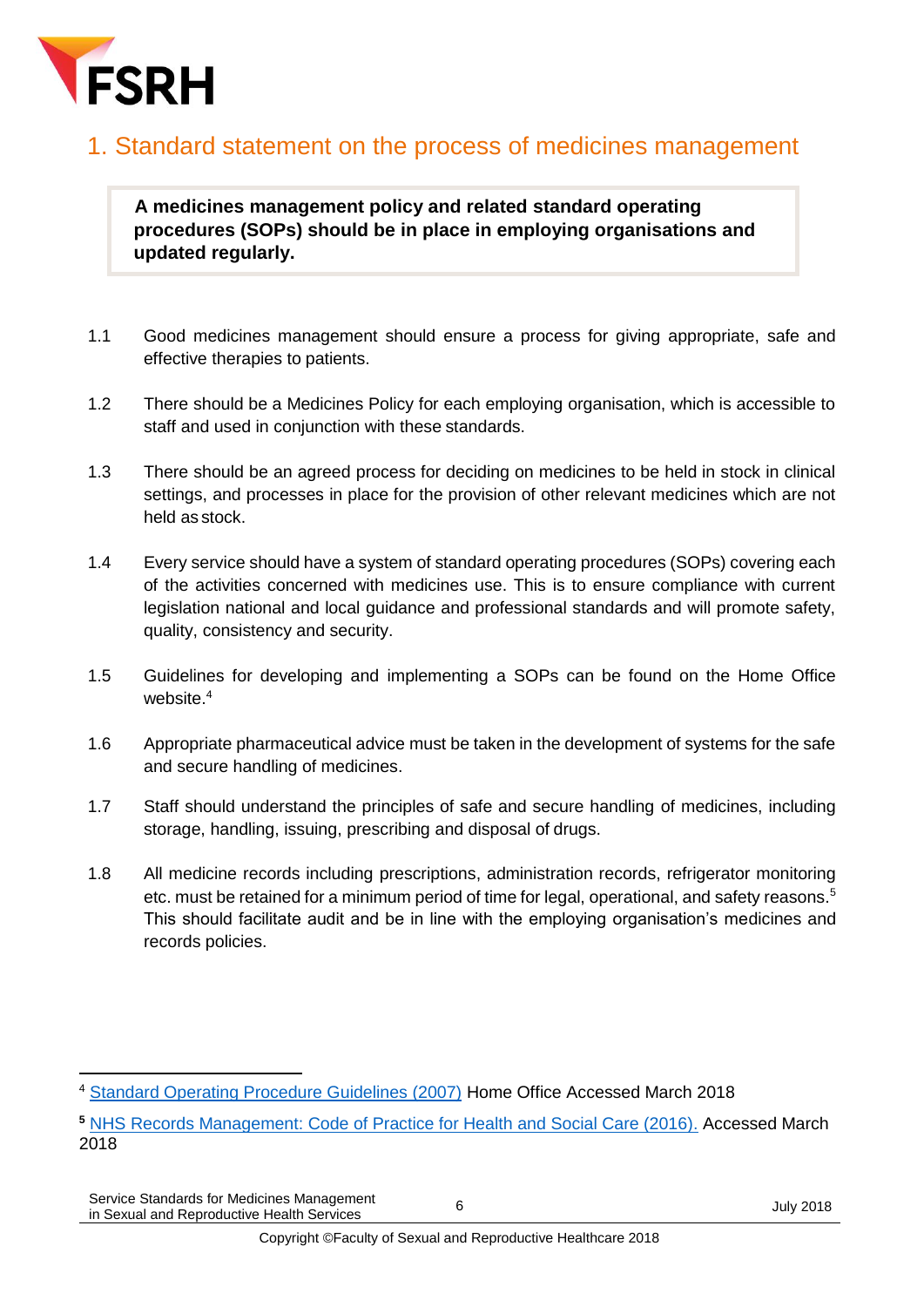

#### 2. Standard statement on access to treatment

**All clinicians should be able to directly provide medication or a prescription to patients to meet their sexual and reproductive health needs.**

2.1 Services should ensure that patients are able to directly access medication or a prescription which is appropriate to their sexual and reproductive health needs. This represents efficient treatment, endorses patient choice of provider and underpins and enhances access to appropriate and timely services.<sup>6</sup>

**.** 

**<sup>6</sup>** [FSRH Quality Standard for Contraceptive Services](https://www.fsrh.org/standards-and-guidance/documents/fsrhqualitystandardcontraceptiveservices/) (2014) Accessed March 2018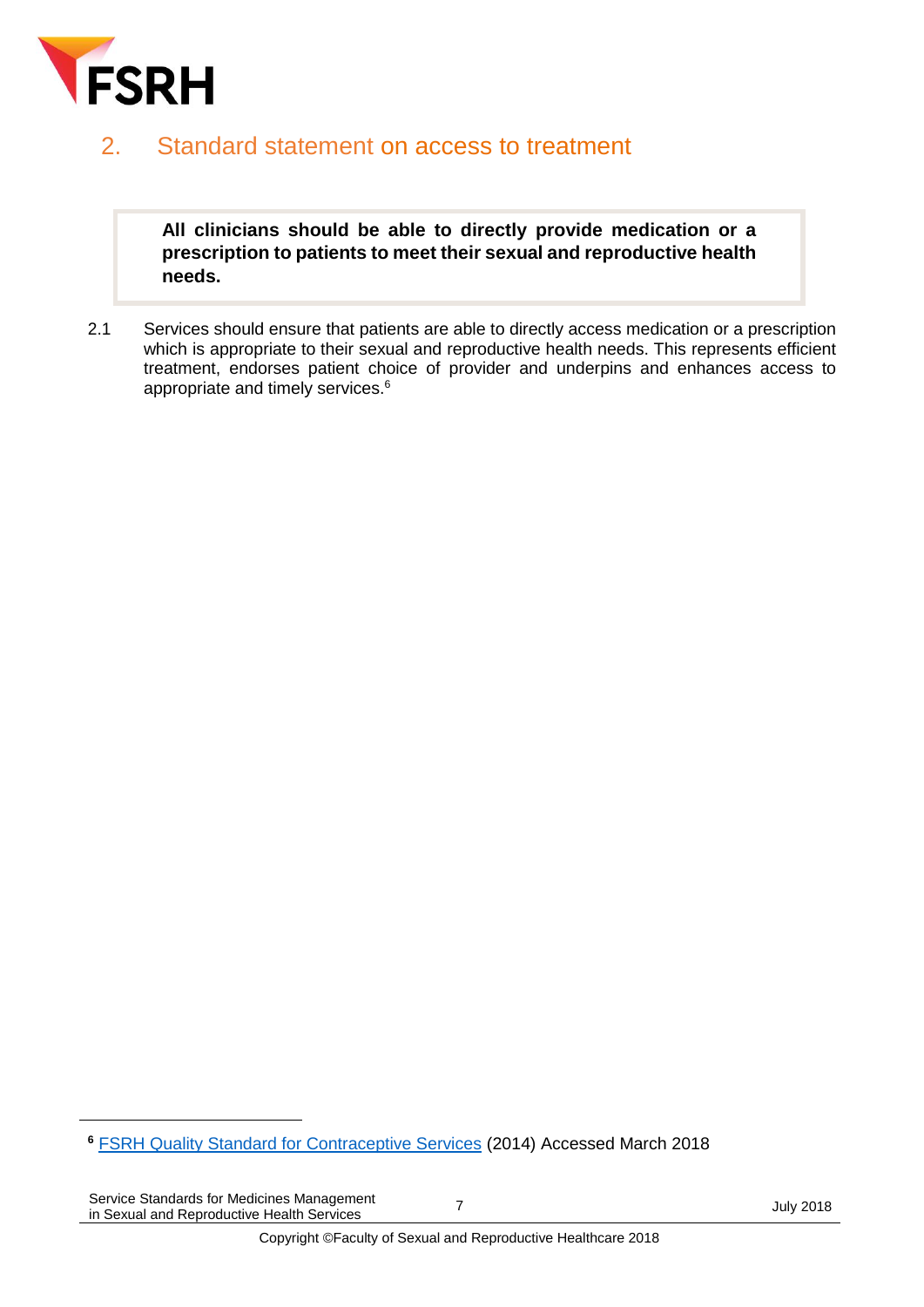

**.** 

### <span id="page-7-0"></span>3. Standard statement on the process for safe and secure handling of medicines

**The process of ordering, logging receipt, labelling, storage, transport, stock rotation and disposal of medicines should be in accordance with legislation, national and local guidance.**

- 3.1 The SOPs for the management of medicines within the service must include reference to medicines that are heat and light sensitive, medicines for clinical emergencies, any medicines liable to misuse, and disposal of medicines no longer required.
- 3.2 All staff, whether clinical or non-clinical, should be trained in the parts of these procedures relevant to their duties.
- 3.3 A designated person should be responsible for ordering medicines from the pharmacy to maintain agreed stocks levels.
- 3.4 Medicines arriving in the clinic should be checked against the requisition by a designated person who should record that the delivery is correct and follow up any discrepancies immediately. The registered healthcare professional in charge of a clinical area has the overall responsibility for the security and safekeeping of medicines in that area.
- 3.5 Where premises are shared, each service must be responsible for its own stock of medicines, which should be stored separately.
- 3.6 Storage should be sited for maximum security with access restricted to authorised staff.
- 3.7 If an outreach worker takes medicines out of the clinic, that outreach worker is responsible for the safe and secure transport and storage of medicines.<sup>7</sup>
	- Staff should carry out a risk assessment of the environment, and the area in which they are transporting medicines, to determine the measures required for safeguarding the medicines and themselves.
	- Medicines must be transported in their original packaging in a locked box, bag or other suitable container and kept out of sight in the boot of a car.
- 3.8 All medicinal products issued by the practitioner must be over-labeled correctly. Standard labelling requirements for all dispensed items include:

Service Standards for Medicines Management Service Standards for Medicines Management<br>
in Sexual and Reproductive Health Services<br> **B** 

<sup>&</sup>lt;sup>7</sup> Nursing & Midwifery Council (NMC) (2007). [Standards for Medicines Management.](https://www.nmc.org.uk/standards/additional-standards/standards-for-medicines-management/) Accessed March 2018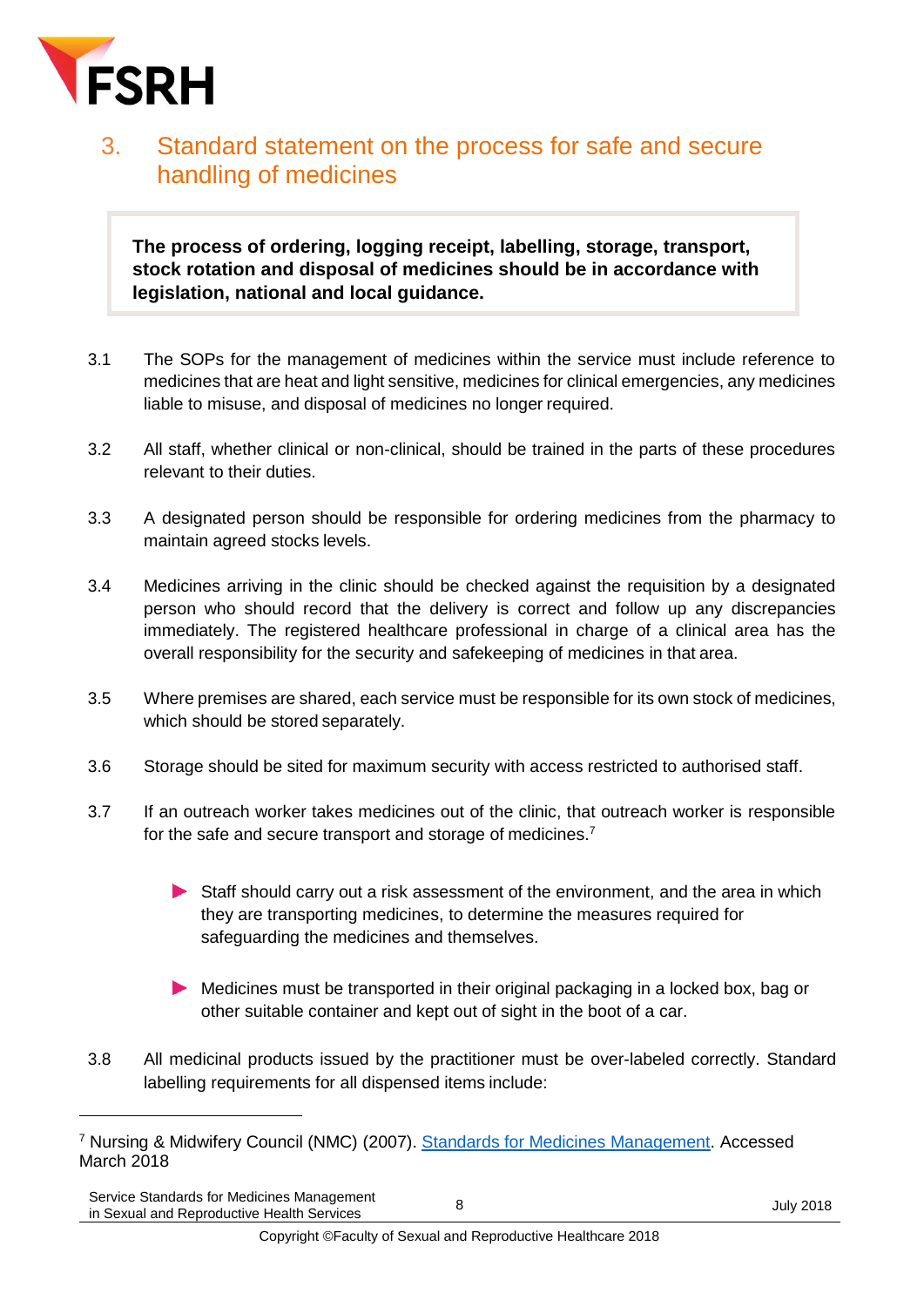

- the name of the person to whom the medicine is to be supplied
- $\cdot$  the date of issue
- $\blacktriangleright$  the name and address of the service
- $\blacktriangleright$ the name of the medicine
- $\blacktriangleright$ directions for use
- precautions relevant to the use of the medicine
- the words 'keep out of reach of children'. 8
- 3.9 All medicinal products must be stored in accordance with their summary of product characteristics (SPC) and any instruction on the label. Lockable cupboards that comply with the relevant regulations should be used for the storage of medicines in the clinic or practice setting.<sup>9</sup> The current British Standard is BS2881 (1989).<sup>10</sup>
- 3.10 If heat-sensitive products are kept (e.g. vaccines), a suitable dedicated fridge must be available fitted with a maximum and minimum thermometer.<sup>11</sup>
- 3.11 A log book/record sheet of the refrigerator temperature should be maintained with signed entries on each working day. There should be a policy in place with clear actions to be taken if the temperature is outside the recommended range.
- 3.12 Medicines for clinical emergencies, e.g. adrenaline for anaphylaxis, should be held in packs clearly marked 'for emergency use'.<sup>12</sup> They should be kept in a secure but accessible location and be available during the clinic session but locked away when the clinic is closed. They must be stored in tamper-evident packs and replaced immediately if used or signs of tampering are evident. Expiry dates of emergency medicines should be checked at least weekly and the check documented.
- 3.13 It should be the duty of a pharmacist to make sure that safe systems are in place to ensure that medicines are only supplied on the instruction of an authorised clinician. The pharmacist should carry out inspections of the stock in the clinic, with reconciliation where necessary.
- 3.14 There should be a local process of stock rotation of medicines to ensure that medicines closer to their expiry date are used in preference to those with a longer shelf life.

<sup>1</sup> 8 Royal Pharmaceutical Society (2017). [Medicines, Ethics and Practice: the professional guide for](https://www.rpharms.com/resources/publications/medicines-ethics-and-practice-mep)  [pharmacists.](https://www.rpharms.com/resources/publications/medicines-ethics-and-practice-mep) Edition 41. RPS London. Accessed March 2018

<sup>9</sup> Royal Pharmaceutical Society of Great Britain (RPSGB) (2005). [The Safe and Secure Handling of](https://www.rpharms.com/making-a-difference/projects-and-campaigns/safe-and-secure-handling-of-medicines)  [Medicines: A Team Approach.](https://www.rpharms.com/making-a-difference/projects-and-campaigns/safe-and-secure-handling-of-medicines) A revision of the Duthie Report (1998). Accessed March 2018 <sup>10</sup> Department of Health (2013). [Pharmacy and radiopharmacy facilities \(Health Building Note 14-](https://www.gov.uk/government/publications/guidance-on-the-design-and-layout-of-pharmacy-and-radiopharmacy-facilities) [01\).](https://www.gov.uk/government/publications/guidance-on-the-design-and-layout-of-pharmacy-and-radiopharmacy-facilities) DH: London. Accessed March 2018

<sup>11</sup> Immunisation Against Infectious Disease: [The Green Book, Chapter 3](https://www.gov.uk/government/publications/storage-distribution-and-disposal-of-vaccines-the-green-book-chapter-3) for information on storage [requirements for vaccines](https://www.gov.uk/government/publications/storage-distribution-and-disposal-of-vaccines-the-green-book-chapter-3)

<sup>&</sup>lt;sup>12</sup> Royal Pharmaceutical Society of Great Britain (RPSGB)(2005). The Safe and Secure Handling of [Medicines: A Team Approach.](https://www.rpharms.com/making-a-difference/projects-and-campaigns/safe-and-secure-handling-of-medicines) A revision of the Duthie Report (1998). Accessed March 2018.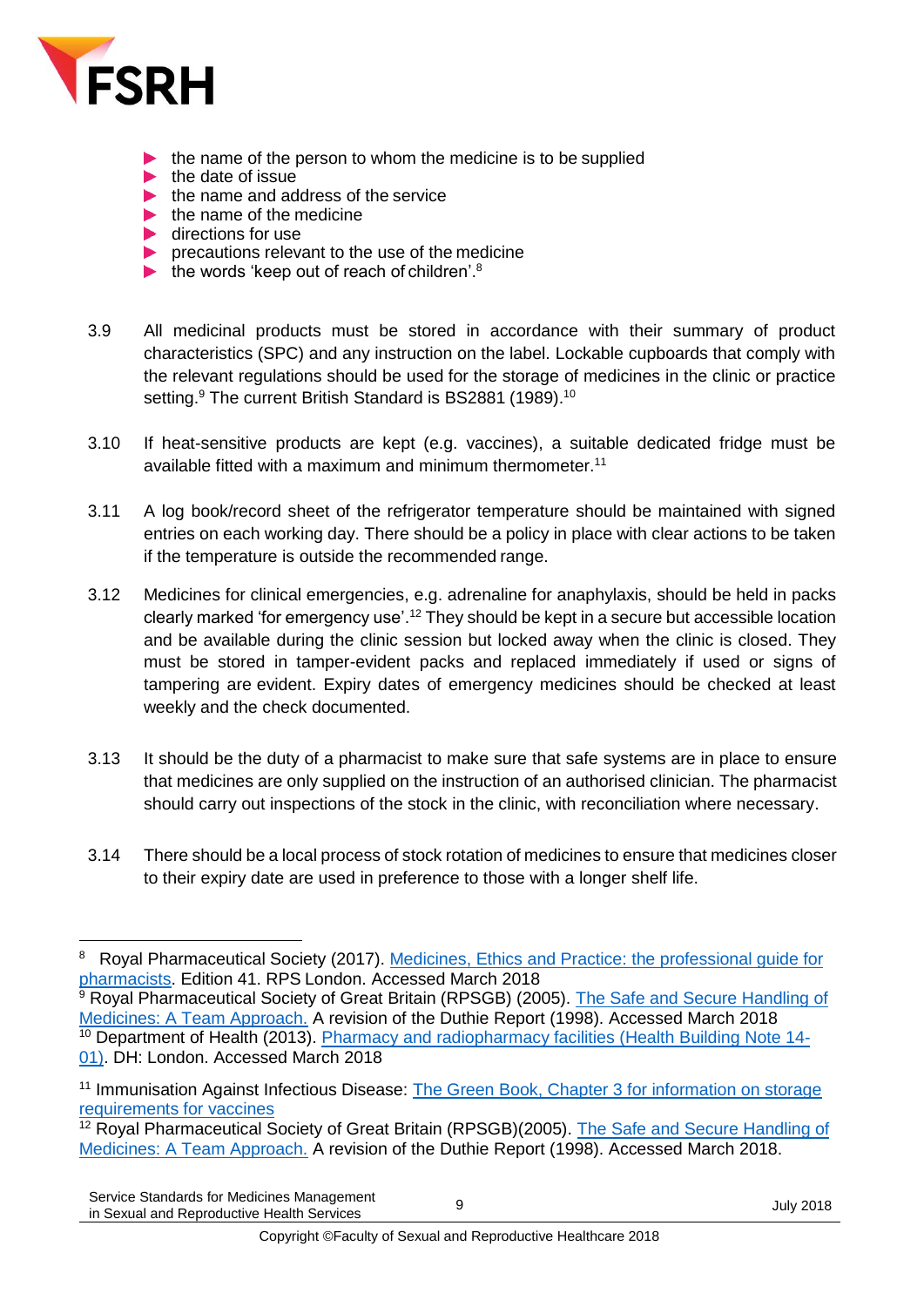

3.15 There must be a policy agreed with the local pharmacy team for the safe disposal of expired and returned medicines.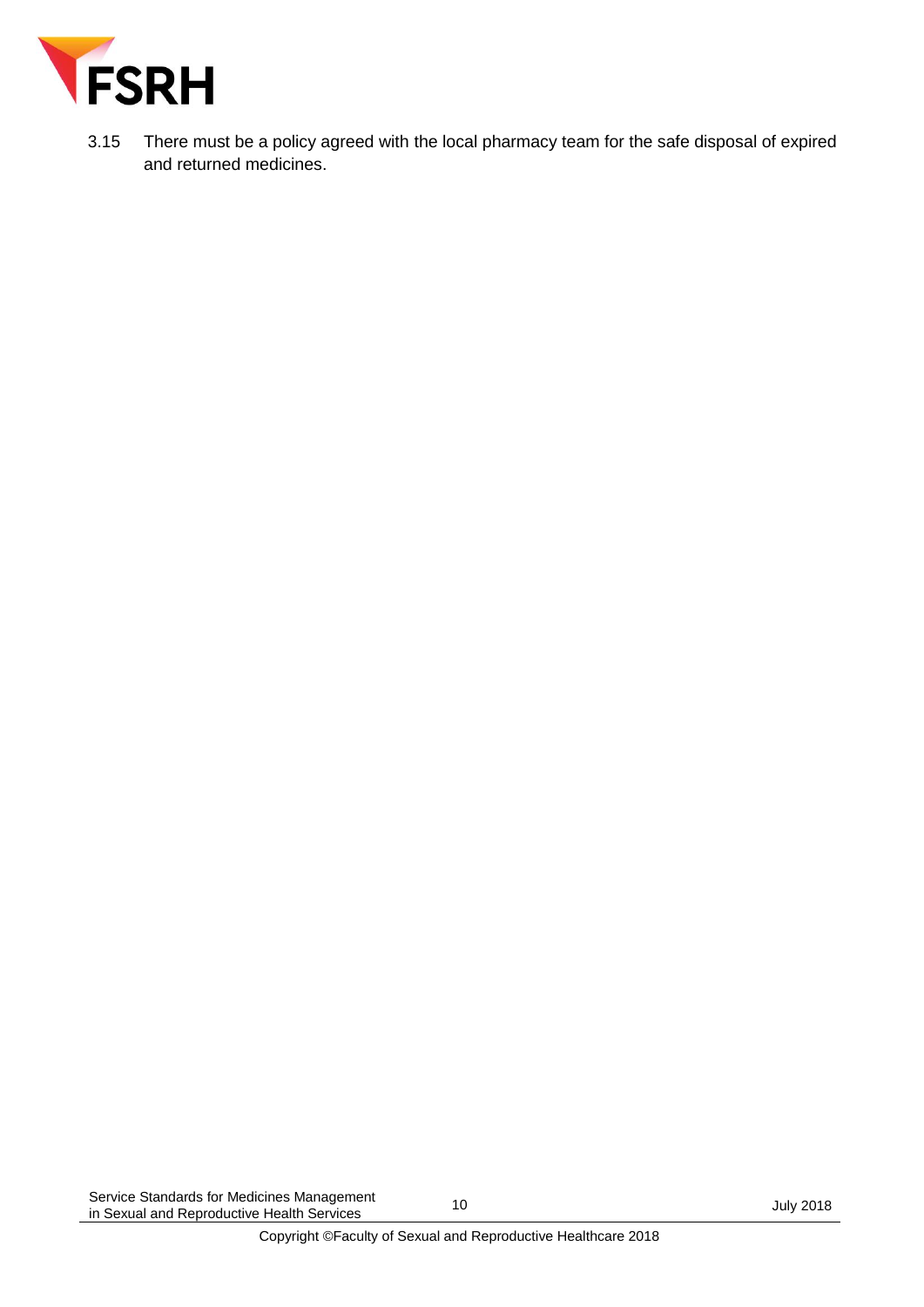

#### <span id="page-10-0"></span>4. Standard statement on process for security of prescription pads.

**Prescription pads and other controlled stationery must be kept securely.**

- 4.1 There should be an agreed process for ordering and signed receipt of prescription pads and any internal employer prescription pads or other controlled stationery, e.g. internal order forms.
- 4.2 Prescription pads must only be held by qualified practitioners who are registered as such with their professional and regulatory bodies and who have been issued with them. The practitioner must take responsibility for their security, which includes security of any prescription pads used outside of the clinic or practice setting, e.g. home visits.
- 4.3 Prescription pads and other controlled stationery must be kept in secure locked cupboards at all times when not in use. Access should be restricted to authorised users and if an entry code is required to unlock the cupboard this should be changed regularly to maintain safety and security according to local policy.
- 4.4 Records of serial numbers of prescription pads received and issued should be retained for at least three years.
- <span id="page-10-1"></span>4.5 There should be an audit trail for numbered prescriptions. Services should have a system that enables individual prescriptions to be accounted for. Appropriate procedures should be in place for the immediate reporting of any loss or theft of prescription stationery and staff should be aware of what action they need to take if this occurs.<sup>13</sup>

-

<sup>&</sup>lt;sup>13</sup> NHS Security Management Service (2011 updated 2015). [Security of prescription forms guidance](https://www.neneccg.nhs.uk/document-library/) (See 'Policy and Guidance' directory beneath 'Medicines Management'). Accessed March 2018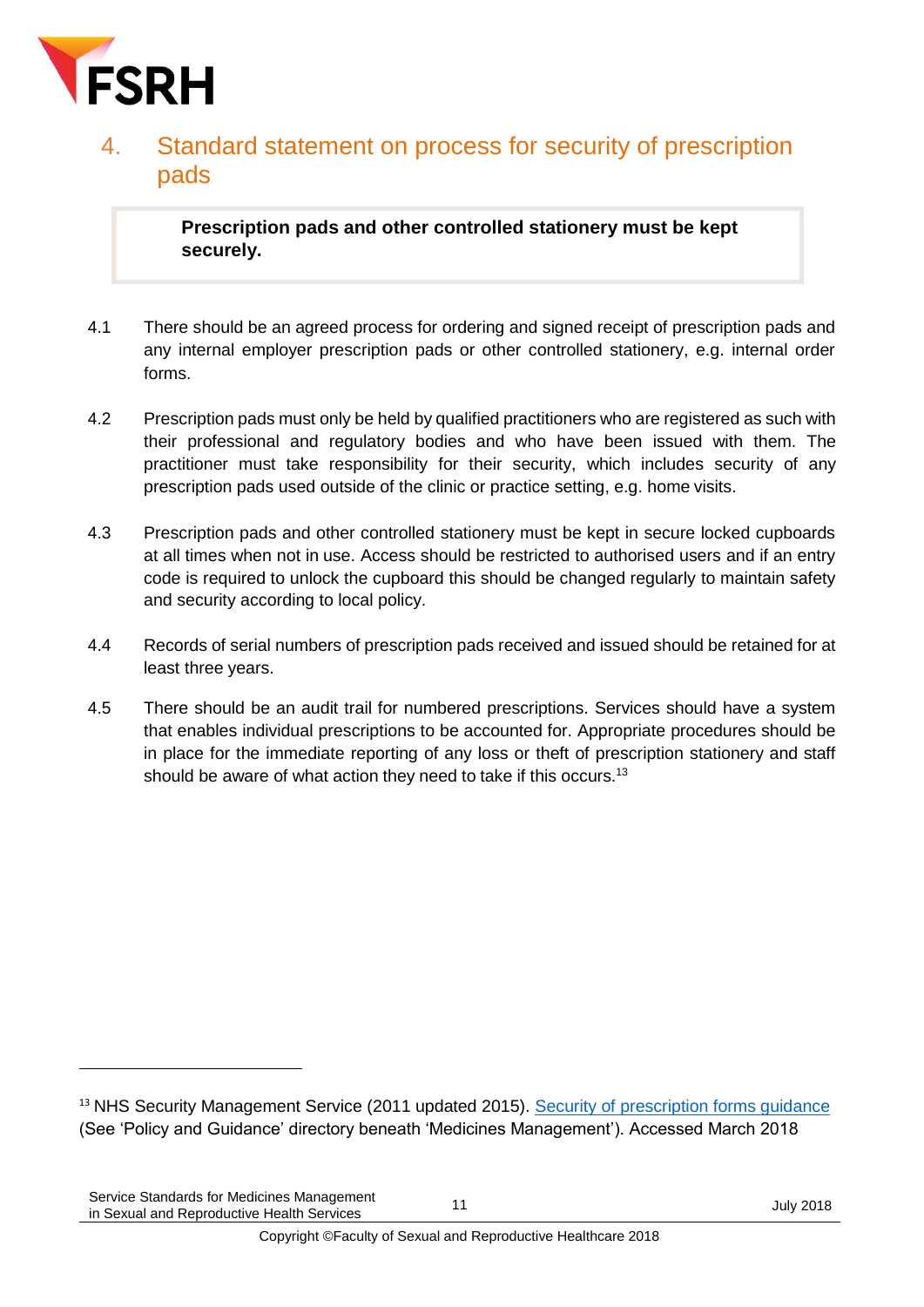

### 5. Standard statement on process for prescribing

#### **All prescribers must have training and keep up-to-date in their area of practice in order to follow legal and professional frameworks as stated by the registered professional body.**

Prescribers should:

1

- 5.1 Prescribe a medicine only with adequate, up-to-date awareness of its actions, indications, dose, contraindications, interactions, cautions and unwanted effects. 14
- 5.2 Understand the potential for adverse effects and take steps to avoid, minimise, recognize and manage them.<sup>15</sup>
- 5.3 Prescribe within relevant frameworks for medicine use as appropriate (e.g. local formularies, guidelines, care pathways, protocols) and within their clinical competence. Non-medical prescribers must ensure they prescribe in accordance with current NHS guidance on independent and supplementary prescribing.<sup>16</sup> <sup>17</sup> <sup>18</sup> <sup>19</sup>
- 5.4 Electronically generate or write legible, unambiguous and complete prescriptions (or patientspecific directions) which meet legal requirements.
- 5.5 Effectively use the systems necessary to prescribe medications (e.g. electronic prescribing, decision support, medicine charts) and tools to improve prescribing (feedback, audit, data analysis).
- 5.6 Make accurate, legible and contemporaneous records of prescribing decisions in clinical notes.
- 5.7 Give clear, understandable, reliable and accessible information about medicines to patients/ carers. Including how to take the medicine, duration of course or how to obtain further supplies, what to do if patients develop any side effects or concerns about their condition and processes for follow-up if needed.
- 5.8 Communicate information about medicines when sharing or transferring prescribing

<sup>&</sup>lt;sup>14</sup> Royal Pharmaceutical Society (2016) [A Competency Framework for Prescribers.](https://www.rpharms.com/resources/frameworks/prescribers-competency-framework) Accessed March 2018

<sup>&</sup>lt;sup>15</sup> Royal Pharmaceutical Society (2016) [A Competency Framework for Prescribers.](https://www.rpharms.com/resources/frameworks/prescribers-competency-framework) Accessed March 2018

<sup>&</sup>lt;sup>16</sup> Department of Health (2006). Improving patients' access to medicines: A Guide to Implementing [Nurse & Pharmacist Independent prescribing in England.](http://webarchive.nationalarchives.gov.uk/20120907164805/http:/www.dh.gov.uk/en/Publicationsandstatistics/Publications/PublicationsPolicyAndGuidance/DH_4133743) Accessed March 2018

<sup>&</sup>lt;sup>17</sup> NHS Scotland (2006). [Non-Medical Prescribing in Scotland.](http://www.gov.scot/Topics/Health/NHS-Workforce/Pharmacists/Non-Medical-Prescribing) Accessed March 2018

<sup>&</sup>lt;sup>18</sup> Welsh Assembly Government (2011). Non-Medical Prescribing in Wales: A guide for implementation.

[http://www.wales.nhs.uk/sitesplus/documents/861/Non%20medical%20prescribing%20guidance%2](http://www.wales.nhs.uk/sitesplus/documents/861/Non%20medical%20prescribing%20guidance%202011.pdf) [02011.pdf](http://www.wales.nhs.uk/sitesplus/documents/861/Non%20medical%20prescribing%20guidance%202011.pdf) Accessed March 2018

<sup>&</sup>lt;sup>19</sup> Department of Health (Northern Ireland). [Prescribing by Non-medical Healthcare Professionals.](https://www.health-ni.gov.uk/articles/pharmaceutical-non-medical-prescribing) Accessed February 2018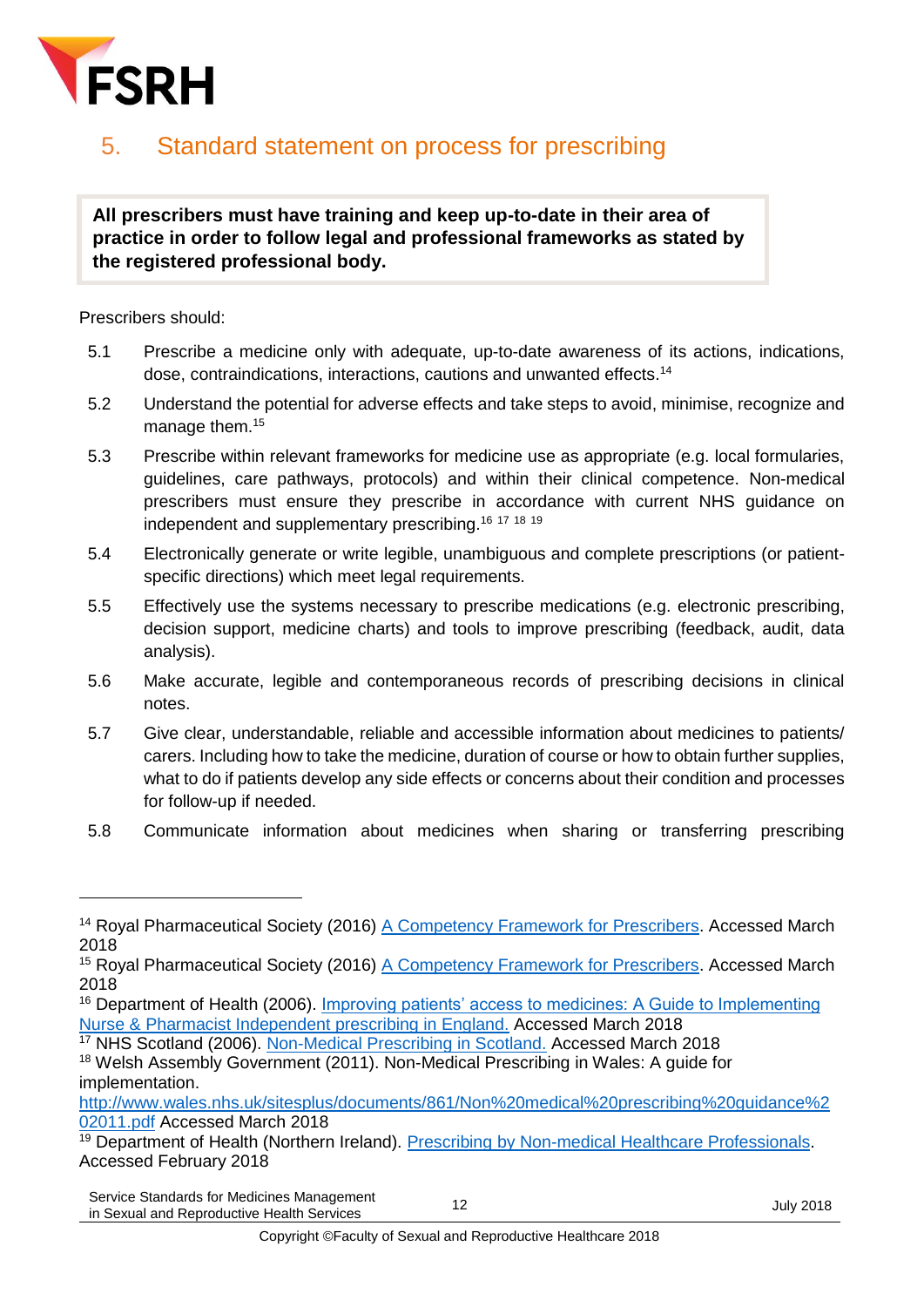

 $\overline{\phantom{a}}$ 

responsibilities/information. 20

- 5.9 Keep up-to-date with emerging safety concerns related to prescribing e.g. MHRA alerts.
- 5.10 Report prescribing errors, near misses, critical incidents and review and reflect on practice to prevent recurrence.
- 5.11 Recognise when safe systems are not in place and take appropriate steps to maintain safety, following local policy, and document actions. If an error is made, take action to prevent any potential harm to the patient, follow the duty of candor and record their actions in the patient notes.
- 5.12 Ensure confidence and competence to prescribe is maintained.<sup>21</sup>
- 5.13 Non-medical prescribers must undertake a programme of training approved by their professional body, and this must be recorded in the relevant professional register.<sup>22</sup> <sup>23</sup> <sup>24</sup> <sup>25</sup>
- 5.14 Non-medical prescribers are permitted to prescribe black triangle\* drugs as long as it is accepted practice to do so, for instance where such products are included in localformularies.

\*A black triangle is assigned to any drug or vaccine if it meets any of the following criteria:

- **A** a new active substance or biosimilar medicine
- a new combination of active substances
- administration via a novel route or drug delivery system
- an established medicine which is being used for a new population or new indication
- The black triangle symbol (▼) appears next to the name of the relevant product in the British National Formulary (BNF).<sup>26</sup> These drugs are monitored closely for a minimum of two years and the black triangle symbol is not removed until the safety of the drug is well established<sup>27</sup> (also see section 11.8).

<sup>22</sup> Department of Health (2006). Improving patients' access to medicines: A Guide to Implementing [Nurse & Pharmacist Independent prescribing in England.](http://webarchive.nationalarchives.gov.uk/20120907164805/http:/www.dh.gov.uk/en/Publicationsandstatistics/Publications/PublicationsPolicyAndGuidance/DH_4133743) Accessed March 2018 <sup>23</sup> NHS Scotland (2006). [Non-Medical Prescribing in Scotland.](http://www.gov.scot/Topics/Health/NHS-Workforce/Pharmacists/Non-Medical-Prescribing) Accessed March 2018

 $24$  Welsh Assembly Government (2011). Non-Medical Prescribing in Wales: A quide for implementation.

[http://www.wales.nhs.uk/sitesplus/documents/861/Non%20medical%20prescribing%20guidance%2](http://www.wales.nhs.uk/sitesplus/documents/861/Non%20medical%20prescribing%20guidance%202011.pdf) [02011.pdf](http://www.wales.nhs.uk/sitesplus/documents/861/Non%20medical%20prescribing%20guidance%202011.pdf) Accessed March 2018

<sup>25</sup> Department of Health (Northern Ireland) (no date) [Non-Medical Prescribing.](https://www.health-ni.gov.uk/articles/pharmaceutical-non-medical-prescribing) Accessed February 2018

<sup>26</sup> [British National Formulary \(BNF\)](https://www.bnf.org/)

<sup>27</sup> Medicines and Healthcare Products Regulatory Agency (MHRA) (2017). [Black Triangle Scheme.](https://www.gov.uk/guidance/the-yellow-card-scheme-guidance-for-healthcare-professionals#black-triangle-scheme) Accessed March 2018

<sup>1</sup> <sup>20</sup> Royal Pharmaceutical Society (2016). [A Competency Framework for Prescribers.](https://www.rpharms.com/resources/frameworks/prescribers-competency-framework) Accessed March 2018

<sup>&</sup>lt;sup>21</sup> Royal Pharmaceutical Society (2016)  $\triangle$  Competency Framework for Prescribers. Accessed March 2018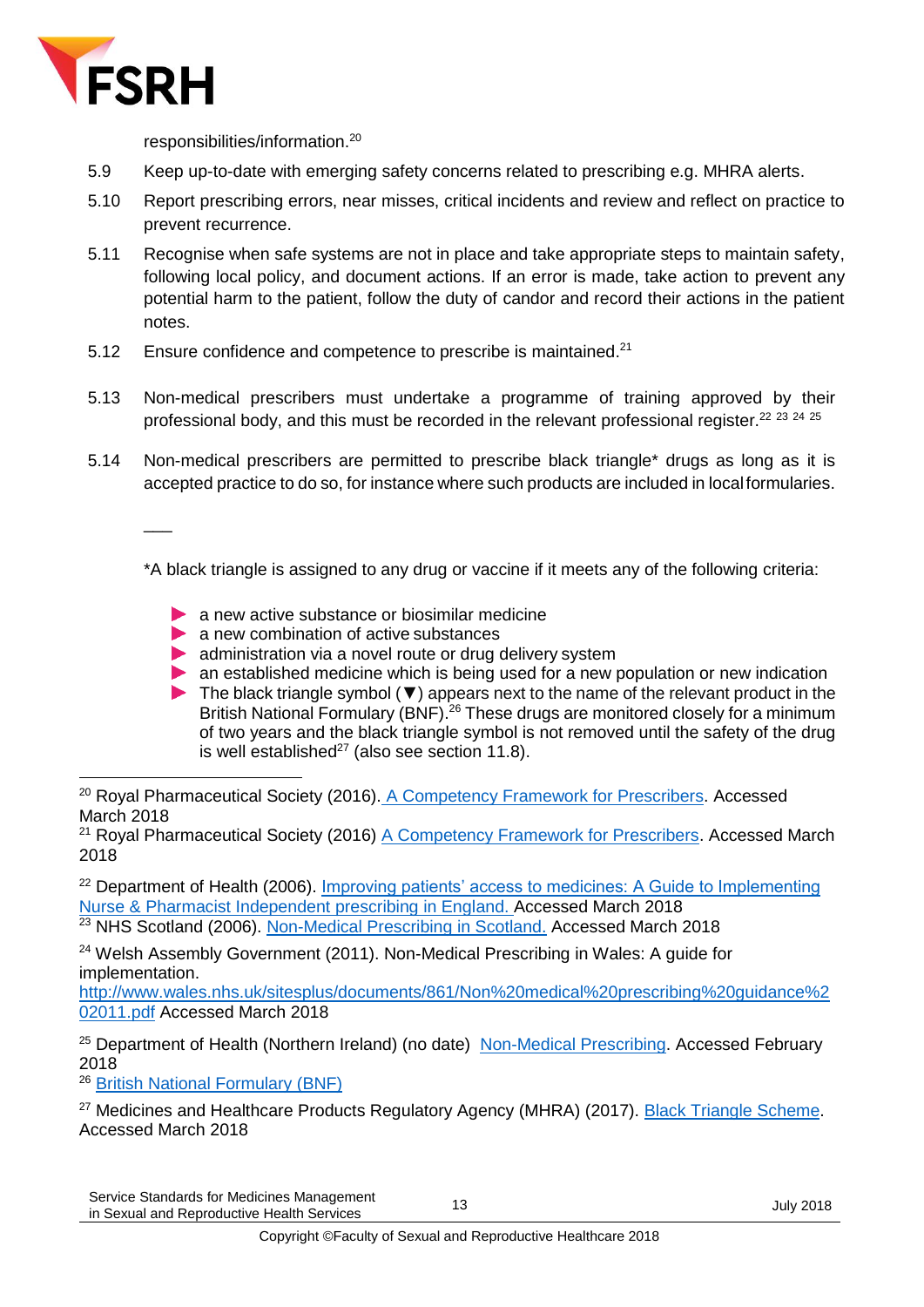

-

### <span id="page-13-0"></span>6. Standard statement on process for supply or administration using a Patient Group Direction (PGD)

**Health care professionals other than doctors who have completed additional training and competency-based assessments may be authorised to supply or administer medicines using a locally agreed PGD.**

- 6.1 The legal definition of a PGD is: "a written instruction for the supply and / or administration of a licensed medicine (or medicines) in an identified clinical situation, signed by a doctor or dentist and a pharmacist. It applies to groups of patients who may not be individually identified before presenting for treatment." 28
- 6.2 Any PGD in use must have been agreed through the authorising process within the relevant NHS organisations.<sup>29 30</sup>
- 6.3 PGDs should only be used by registered healthcare professionals who have been assessed as competent and whose name is identified within each document. Competence should be assessed according to the NICE Competency Framework.<sup>31</sup> Anyone involved in the delivery of care within a PGD must be aware of the legal requirement.<sup>32 33 34 35</sup> 36 37
- 6.4 Staff involved in developing, reviewing and updating PGDs should be assessed as competent in accordance with the NICE Competency Framework.<sup>38</sup>

<sup>&</sup>lt;sup>28</sup> Medicines and Healthcare Products Regulatory Agency (MHRA) (2017) Patient Group Directions [in the NHS.](https://www.gov.uk/government/publications/patient-group-directions-pgds/patient-group-directions-who-can-use-them) Accessed March 2018

<sup>&</sup>lt;sup>29</sup> The National Treatment Agency (Abolition) and the Health and Social Care Act 2012 [\(Consequential, Transitional and Saving](http://www.legislation.gov.uk/uksi/2013/235/contents/made) Provisions) Order 2013, SI 235. Accessed March 2018

<sup>&</sup>lt;sup>30</sup> [NICE Competency Framework MPG2 Patient group directions \(published 2013, updated 2017\)](https://www.nice.org.uk/Guidance/MPG2/Resources) Accessed March 2018

<sup>31</sup> [NICE Competency Framework MPG2 Patient group directions \(published 2013, updated 2017\)](https://www.nice.org.uk/Guidance/MPG2/Resources) Accessed March 2018

<sup>&</sup>lt;sup>32</sup> Nursing & Midwifery Council (NMC)(2007). [Standards for Medicines Management.](https://www.nmc.org.uk/standards/additional-standards/standards-for-medicines-management/) Accessed March 2018

<sup>&</sup>lt;sup>33</sup> [The Human Medicines Regulations 2012, SI 1916.](http://www.legislation.gov.uk/uksi/2012/1916/contents/made) Accessed March 2018

<sup>34</sup> [Patient Group Directions \(2017\).](https://www.gov.uk/government/publications/patient-group-directions-pgds/patient-group-directions-who-can-use-them) Accessed March 2018

<sup>35</sup> NHS Scotland. [Patient Group Directions.](http://www.nes.scot.nhs.uk/education-and-training/by-theme-initiative/prescribing-and-patient-group-direction/patient-group-directions.aspx) Accessed March 2018

<sup>&</sup>lt;sup>36</sup> Medicines and Healthcare Products Regulatory Agency (MHRA). Patient Group Directions in the [NHS.](https://www.gov.uk/government/publications/patient-group-directions-pgds/patient-group-directions-who-can-use-them) Accessed March 2018

<sup>&</sup>lt;sup>37</sup> [NICE Competency Framework MPG2 Patient group directions \(published 2013, updated 2017\)](https://www.nice.org.uk/Guidance/MPG2/Resources) Accessed March 2018

<sup>&</sup>lt;sup>38</sup> [NICE Competency Framework MPG2 Patient group directions \(published 2013, updated 2017\)](https://www.nice.org.uk/Guidance/MPG2/Resources) Accessed March 2018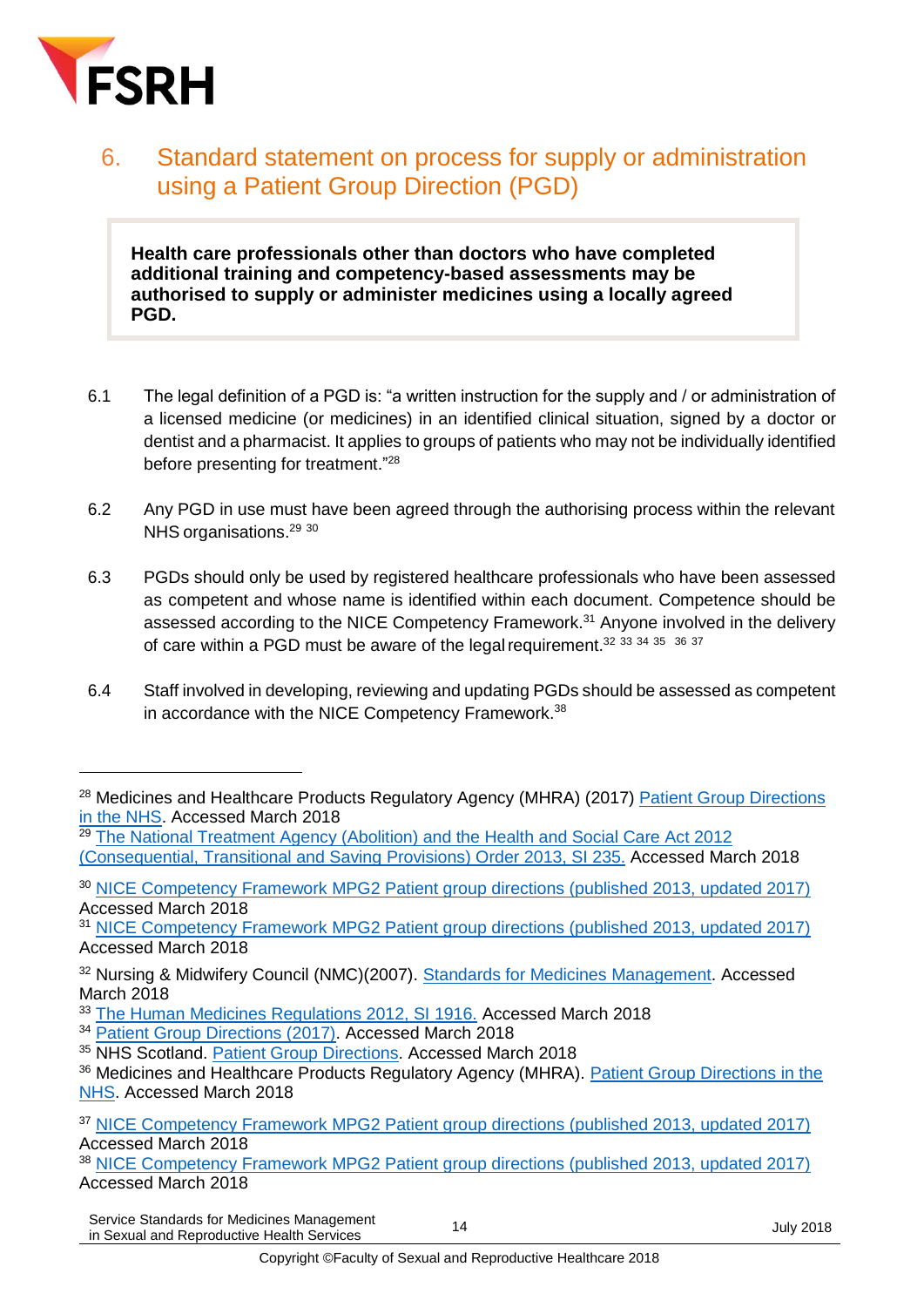

- 6.5 If a PGD cannot be used (for example where one has not yet been approved, or where some individual fall outside the inclusion criteria), medication can only be provided through a valid prescription.
- 6.6 Training, updating and audit of those working to PGDs must be provided.<sup>39</sup>
- 6.7 PGDs should be reviewed and re-authorised according to local guidelines, particularly in the event of any changes in clinical practice.
- 6.8 Black triangle drugs (see under 5.5), and medicines used outside the terms of the summary of product characteristics (off-label) may be included in PGDs provided such use is exceptional, and justified by current best clinical practice and provided that a direction clearly describes the status of the product.<sup>40</sup> An example of off-label use is supplying a double dose (3mg) of levonorgestrel for emergency contraception when a woman is using an enzyme inducing drug.
- 6.9 Unlicensed drugs, e.g. those used in clinical trials, may not be supplied under a PGD.
- 6.10 Supplying under PGD must be done from the manufacturers' original packs or over labelled pre-packs. The patient's details, date of supply and any necessary additional instructions must be added to the label at the time of supply. Practitioners must not split prepared prepacks. 41

<sup>1</sup> <sup>39</sup> [NICE Competency Framework MPG2 Patient group directions \(published 2013, updated 2017\)](https://www.nice.org.uk/Guidance/MPG2/Resources) Accessed March 2018

<sup>40</sup> Medicines and Healthcare Products Regulatory Agency (MHRA). [Patient Group Directions in the](https://www.gov.uk/government/publications/patient-group-directions-pgds/patient-group-directions-who-can-use-them)  [NHS.](https://www.gov.uk/government/publications/patient-group-directions-pgds/patient-group-directions-who-can-use-them) Accessed March 2018

<sup>&</sup>lt;sup>41</sup> Nursing & Midwifery Council (NMC) (2007). [Standards for Medicines Management.](https://www.nmc.org.uk/standards/additional-standards/standards-for-medicines-management/) Accessed March 2018.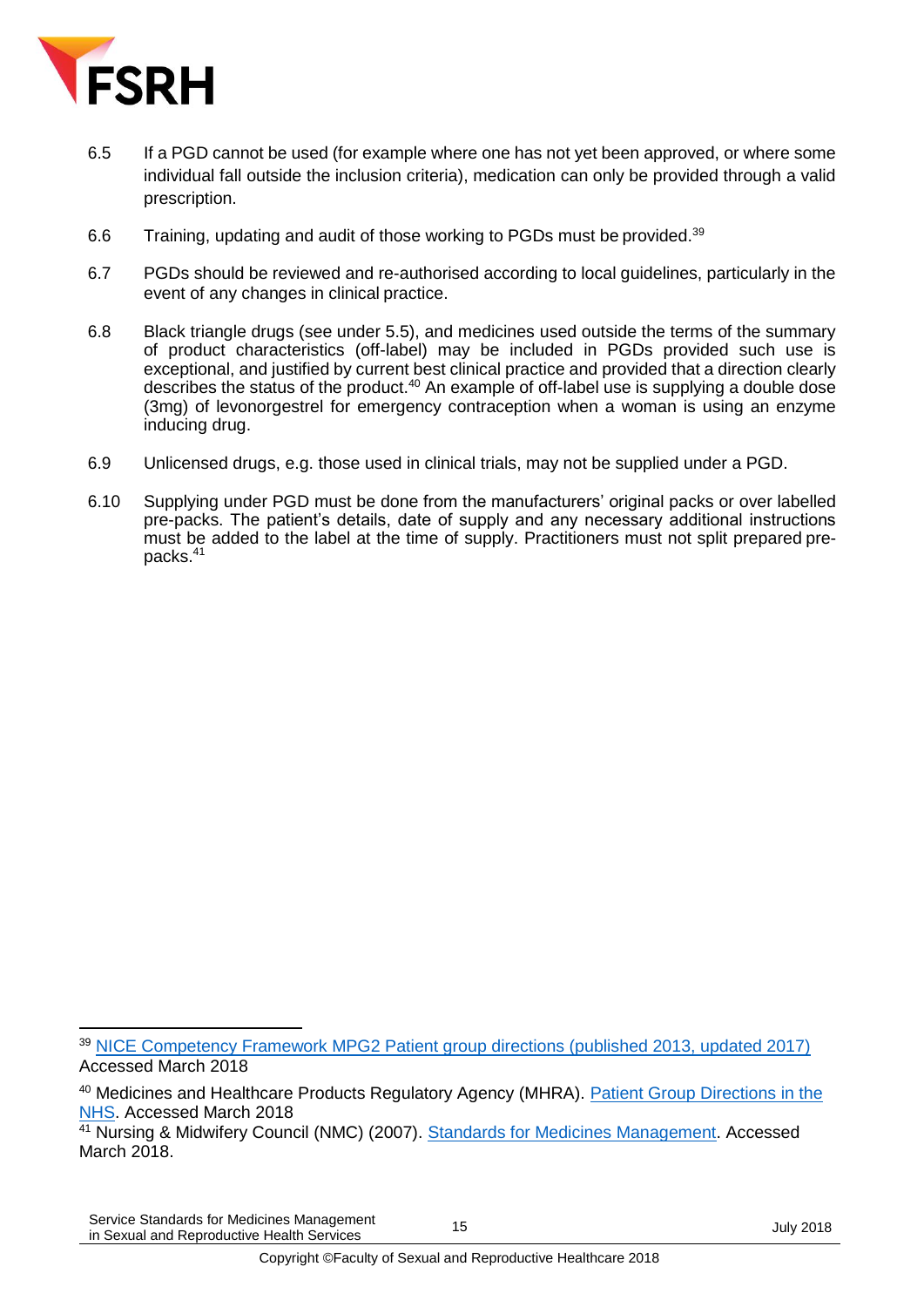

### <span id="page-15-0"></span>7. Standard statement on the authorisation and recording of medicines supplied or administered to patients

**Processes must be in place to ensure that medicines are supplied or administered to patients by clinicians accurately and safely.**

- 7.1 The authorisation of a suitably qualified practitioner (i.e. doctor or non-medical prescriber) should be obtained before medicines can be supplied or administered to patients. This authority is given in one of three ways:
	- a prescription completed by a doctor or a Non-Medical Prescriber
	- in accordance with locally agreed clinical procedures, e.g. for off-labelmedicines
	- in accordance with Patient Group Directions (PGD) or Patient Specific Directions (PSD).
- 7.2. Sufficient information about the medicine must be available to the staff and/or patient to enable identification and correct use of the product.
- 7.3. A record of administration must be made, and the administering practitioner identified (e.g. an entry in the medicines record or electronic health record).<sup>42</sup>
- 7.4. Medication that is not given due to refusal, wastage or lack of availability must also be recorded.
- 7.5. If a second clinician checks the administration of a medicine, the identity of the checking clinician should also be recorded; however, the ultimate responsibility remains with the administering healthcare professional.

<sup>1</sup> <sup>42</sup> Nursing & Midwifery Council (2009, updated 2016) Record keeping quidance for nurses and [midwives.](https://www.nmc.org.uk/standards/code/record-keeping) Accessed March 2018.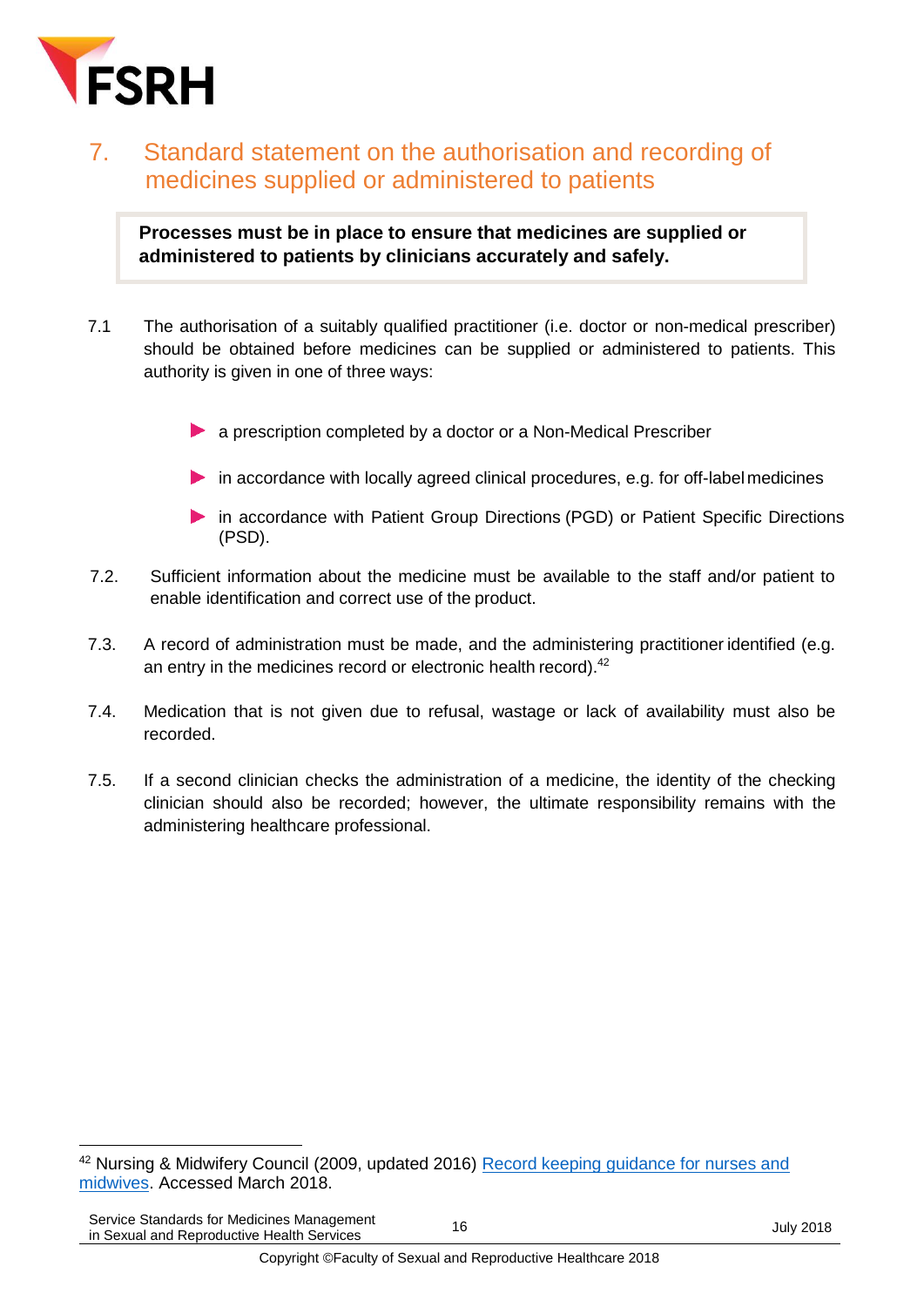

#### <span id="page-16-0"></span>8. Standard statement on process for supplying or administering medicines to patients

**Only a qualified healthcare professional can supply or administer medicines that have been prescribed or supplied using a locally agreed PGD for an individual patient.**

- 8.1. Prescription-only medicines may only be dispensed, supplied or administered by a qualified health care professional (e.g. doctor, nurse, midwife, pharmacist) and procedures should be outlined in a local SOP. 43
- 8.2. It is good practice to ensure separation of prescribing and dispensing whenever possible but where separation has not occurred, a second suitably qualified person should check the accuracy of the medication provided. Clear accountability, audit and clinical governance arrangements must be in place to ensure patient safety and probity.<sup>44</sup> However, this does not apply to medications that have been labelled by a pharmacist, as these have already been dispensed.<sup>45</sup>
- 8.3. Non-medical prescribers who are both prescribing and supplying in community clinics or SRH services should be competent and familiar with all the medication they prescribe.<sup>46</sup>
- 8.4. When supplying or administering a medicine, the healthcare professional has a duty to check the patient's identity,that the patient is not allergic to the product, that there are no contraindications, that they consent to take the medication and that the product is appropriately labelled. Only one healthcare professional needs to perform this task. This process should be outlined in a local SOP. <sup>47</sup>
- 8.5. When a medicine is supplied or administered, the dosage, method of delivery and expiry date should be checked and a clear, accurate and immediate record made.<sup>5</sup>Where medication is not given, the reason for not doing so must also be recorded. It is the practitioner's responsibility to ensure that a record is made when delegating the task of administering medicine.

1

<sup>43</sup> Nursing & Midwifery Council (NMC)(2007). [Standards for Medicines Management.](https://www.nmc.org.uk/standards/additional-standards/standards-for-medicines-management/) Accessed March 2018.

<sup>44</sup> Department of Health (2006), [Improving Patients Access to Medicines: A Guide to Implementing](http://webarchive.nationalarchives.gov.uk/20130124072757/http:/www.dh.gov.uk/prod_consum_dh/groups/dh_digitalassets/@dh/@en/documents/digitalasset/dh_4133747.pdf)  [Nurse and Pharmacist Independent Prescribing within the NHS in England.](http://webarchive.nationalarchives.gov.uk/20130124072757/http:/www.dh.gov.uk/prod_consum_dh/groups/dh_digitalassets/@dh/@en/documents/digitalasset/dh_4133747.pdf) Accessed June 2018.

<sup>45</sup> Nursing & Midwifery Council (NMC) (2006). Standards of proficiency for nurse & midwife [prescribers.](https://www.nmc.org.uk/standards/additional-standards/standards-of-proficiency-for-nurse-and-midwife-prescribers/) Accessed March 2018.

<sup>46</sup> Nursing & Midwifery Council (NMC) (2006). Standards of proficiency for nurse & midwife [prescribers.](https://www.nmc.org.uk/standards/additional-standards/standards-of-proficiency-for-nurse-and-midwife-prescribers/) Accessed March 2018.

<sup>&</sup>lt;sup>47</sup> Nursing & Midwifery Council (NMC) (2007). [Standards for Medicines Management.](https://www.nmc.org.uk/standards/additional-standards/standards-for-medicines-management/) Accessed March 2018.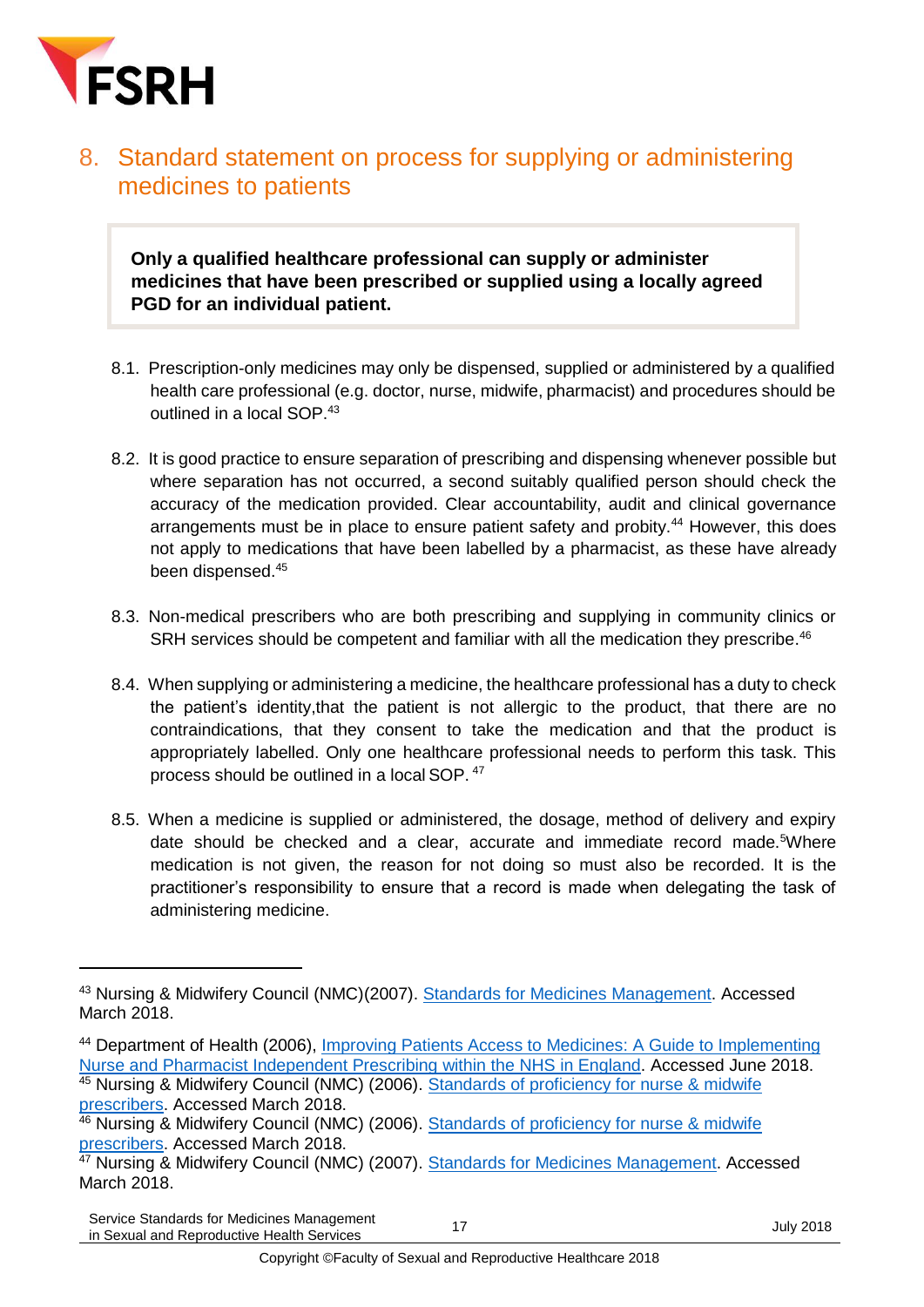

- 8.6. Where contraindications to the prescribed medicine are discovered or where assessment of the patient indicates that the medicine is no longer suitable, an authorised prescriber should be contacted.
- 8.7. Wherever "take-home", pre-packed medication is issued from the health care setting, the senior pharmacist is responsible for making sure that there is a legal system to ensure that all medicines issued to service users are recorded and correctly over- labelled.
- 8.8. Records should be regularly checked by the pharmacy with prescription reconciliation, where necessary.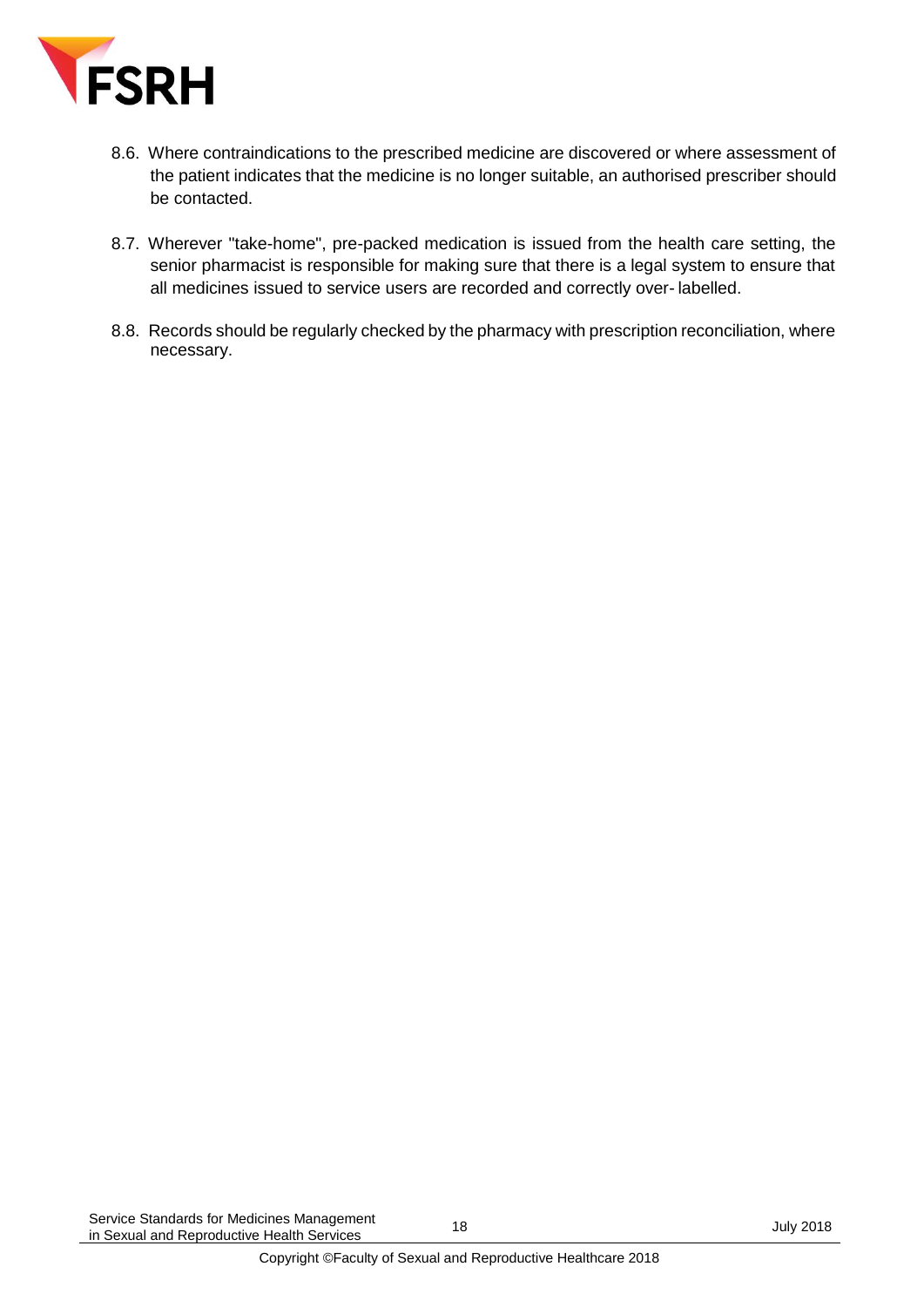

#### <span id="page-18-0"></span>9. Standard statement on remote prescribing

**When prescribing remotely, the prescriber must satisfy themselves that they can make an adequate, competent and reliable assessment.** 

9.1 Remote prescribing is commonly used to access sexual health and contraceptive services and has been shown to improve patients' access to advice and treatment. It can provide a safe alternative to a face-to-face consultation when risks are recognised and effectively managed through appropriate service design and delivery. <sup>48</sup>, <sup>49</sup>

Before prescribing for a patient remotely, the prescriber must satisfy themselves that they can make an adequate, competent and reliable assessment, establish a dialogue and obtain the patient's consent.

- 9.2 The prescriber may prescribe only when they have adequate knowledge of the patient's health, and are satisfied that the medicines serve the patient's needs. They must consider:
	- $\blacktriangleright$  the limitations of the medium through which they are communicating with the patient
	- the need for physical examination or other assessments
	- whether they have access to the patient's medical records.  $50$
- 9.3 Contraceptive services often run without direct access to a doctor and it may be necessary for a doctor to 'remotely' prescribe a medicine. A 'verbal order' to supply medication to a patient is not acceptable on its own: the use of information technology (such as fax, text message or email) must confirm the prescription before it is administered. This should be followed up by a written prescription within one working day (72 hours maximum – bank holidays and weekends). 5149
- 9.4 When prescribing remotely the prescriber is responsible for the assessment of the patient and the decision to supply/administer the medicine(s) in question.

1

<sup>48</sup> General Medical Council (2013). [Good Practice in Prescribing and Managing Medicines and](https://www.gmc-uk.org/Prescribing_guidance.pdf_59055247.pdf)  [Devices.](https://www.gmc-uk.org/Prescribing_guidance.pdf_59055247.pdf) Accessed March 2018.

<sup>&</sup>lt;sup>49</sup> Royal Pharmaceutical Society (2016), **Position Statement: Access to Medicines**. Accessed June 2018.

<sup>50</sup> General Medical Council (2013). [Good Practice in Prescribing and Managing Medicines and](https://www.gmc-uk.org/Prescribing_guidance.pdf_59055247.pdf)  [Devices.](https://www.gmc-uk.org/Prescribing_guidance.pdf_59055247.pdf) Accessed March 2018.

<sup>&</sup>lt;sup>51</sup> Nursing & Midwifery Council (NMC) (2007). [Standards for Medicines Management.](https://www.nmc.org.uk/standards/additional-standards/standards-for-medicines-management/) Accessed March 2018.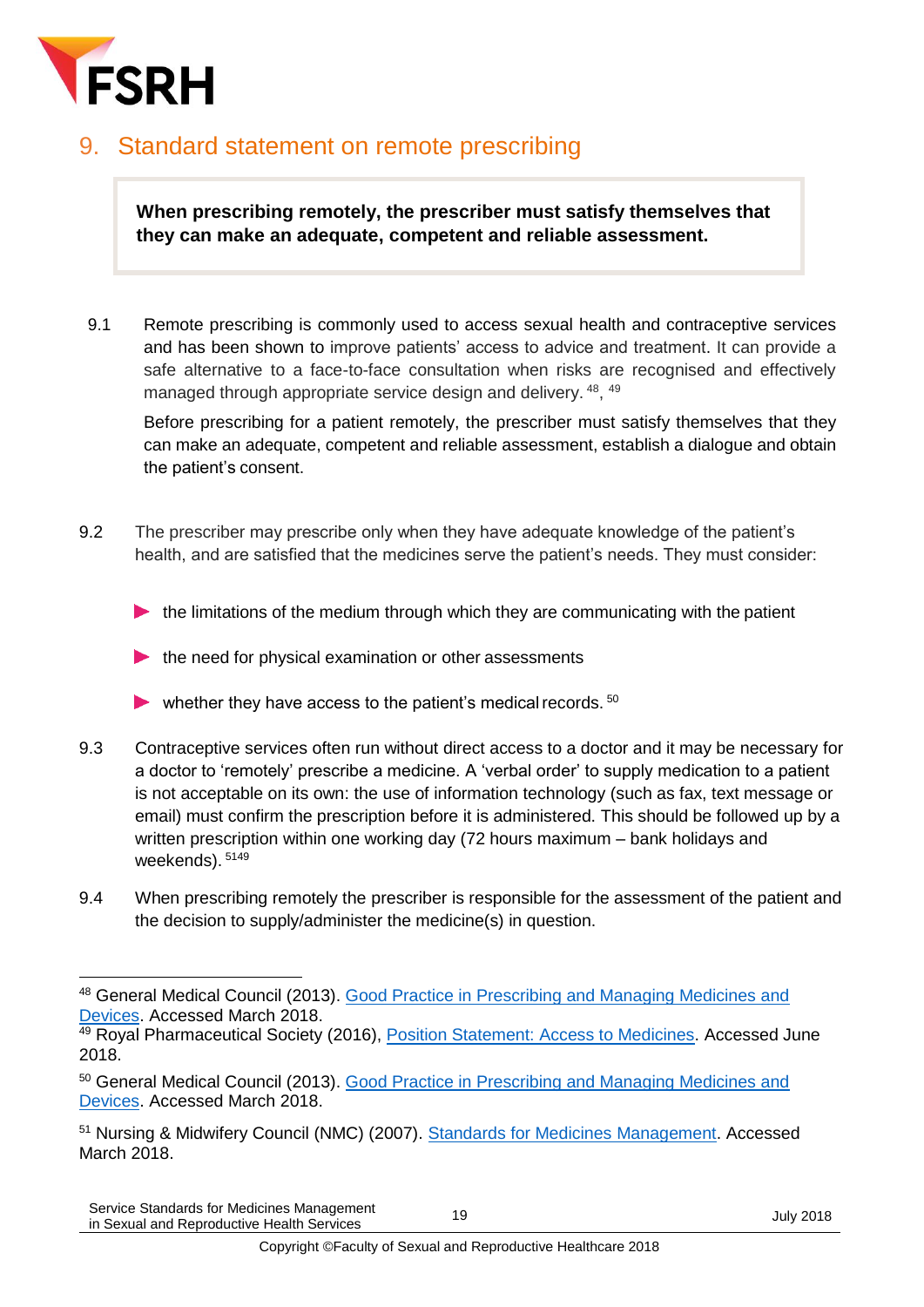

- 9.5 When prescribing remotely the healthcare professional must ensure all relevant information has been communicated to the prescriber. 52
- 9.6 When prescribing remotely the healthcare professional must ensure that all communications that have taken place are accurately documented.
- 9.7 The prescriber must be satisfied that the person to whom practice is delegated has the qualifications, experience, knowledge and skills to provide the care or treatment involved.<sup>53</sup>
- 9.8 Where an order to supply and administer a medicine has been given by text message or email, there should be a second signature recorded in the patient record, ideally by another registered healthcare professional (if this is not possible another appropriately qualified employee), to confirm the documentation agrees with the text message. The text message must be regarded as a clinical contact and should be documented in the patient notes and include the complete text message, telephone number (it was sent from), the time sent, any response given, and date/time when received. All received text messages should be deleted once documentation has been completed to maintain patient confidentiality.<sup>54</sup>
- 9.9 All services where remote prescribing is undertaken should have policies in place to ensure that any products/software used for consulting remotely are secure, provide a robust audit trail and comply with clinical and information governance standards.

<sup>1</sup> <sup>52</sup> Nursing & Midwifery Council (NMC)(2007). [Standards for Medicines Management.](https://www.nmc.org.uk/standards/additional-standards/standards-for-medicines-management/) Accessed March 2018.

<sup>&</sup>lt;sup>53</sup> Care Quality Commission. [Nigel's Surgery 19 PGDs and PSDs.](http://www.cqc.org.uk/guidance-providers/gps/nigels-surgery-19-patient-group-directions-pgds-patient-specific-directions) Accessed March 2018. <sup>54</sup> Nursing & Midwifery Council (NMC)(2007). [Standards for Medicines Management.](https://www.nmc.org.uk/standards/additional-standards/standards-for-medicines-management/) Accessed March 2018.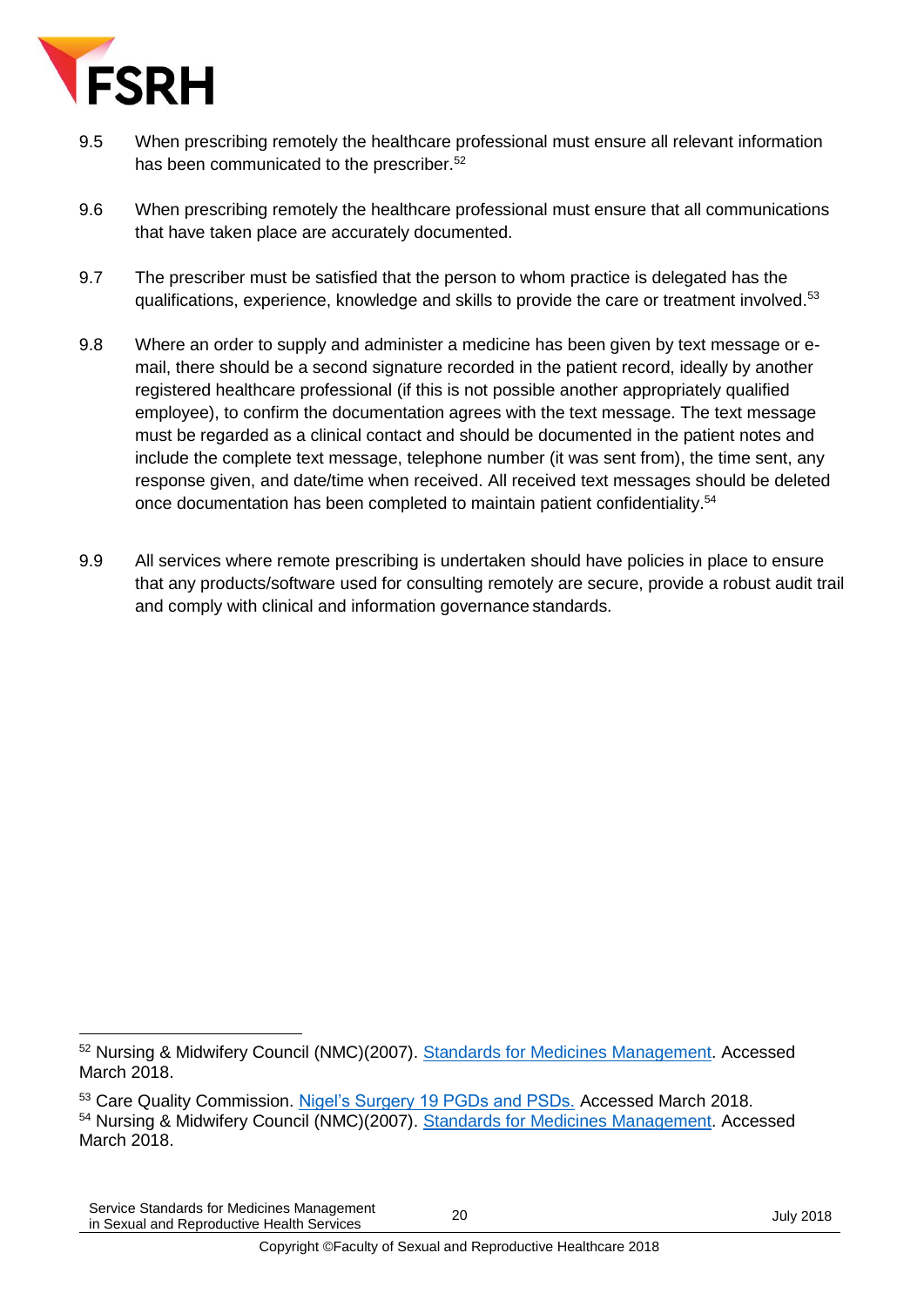

<span id="page-20-0"></span>10. Standard statement on the process for prescribing unlicensed medicines and for the use of medicines outside the manufacturer's licence (off-label prescribing**)**

**The use of unlicensed medicines, and licensed medicines outside the manufacturer's license, should be explicit and follow national and professional guidance.**

- 10.1. Off-label prescribing of medicines becomes necessary if the clinical need cannot be met by licensed medicines within the marketing authorisation. Such use should be supported by appropriate evidence and experience and prescribers should be aware that this may alter their professional responsibility and potential liability.<sup>55</sup>
- 10.2 The General Medical Council (GMC) recommends that when prescribing a medicine 'off label', doctors should:
	- Be satisfied that such use would better serve the patient's needs than an authorised alternative (if one exists).
	- Be satisfied that there is sufficient evidence/experience of using the medicine to show its safety and efficacy, seeking the necessary information from appropriate sources.
	- Record in the patient's clinical notes the medicine prescribed and, when not following common practice, the reasons for the choice.
	- $\blacktriangleright$  Take responsibility for prescribing the medicine and for overseeing the patient's care, including monitoring the effects of the medicine.
	- **Prior to any prescribing, the licensing status of a medication should be checked in the** summary of product characteristics listed in the [electronic Medicines Compendium.](http://www.medicines.org.uk/)<sup>56</sup> 54
	- The prescriber must be competent and operate within the professional code of ethics of their statutory bodies and the prescribing practices of their employers.<sup>57</sup>
- 10.3 Patients must be given sufficient information about the medicines proposed to be prescribed to allow them to make an informed decision. The General Medical Council produced the guidance document 'Good Practice in prescribing Medicines' in February 2013. <sup>58</sup> This document states that:
	- $\blacktriangleright$  Where prescribing unlicensed medicines is supported by authoritative clinical guidance, it may be sufficient to describe in general terms why the medicine is not licensed for the proposed use or patient population.

Service Standards for Medicines Management Service Standards for Medicines Management<br>in Sexual and Reproductive Health Services 21 July 2018

<sup>1</sup> 55 Medicines and Healthcare Products Regulatory Agency. Off-label use or unlicensed medicines: [prescribers' responsibilities.](https://www.gov.uk/drug-safety-update/off-label-or-unlicensed-use-of-medicines-prescribers-responsibilities) Drug Safety Update 2009. Accessed March 2018. 56 [Electronic Medicines Compendium.](https://www.medicines.org.uk/emc) Accessed March 2018.

<sup>57</sup> Medicines and Healthcare Products Regulatory Agency. [Off-label use or unlicensed medicines:](https://www.gov.uk/drug-safety-update/off-label-or-unlicensed-use-of-medicines-prescribers-responsibilities)  [prescribers' responsibilities.](https://www.gov.uk/drug-safety-update/off-label-or-unlicensed-use-of-medicines-prescribers-responsibilities) Drug Safety Update 2009. Accessed March 2018. <sup>58</sup> General Medical Council (2013). Good Practice in Prescribing and Managing Medicines and [Devices.](https://www.gmc-uk.org/Prescribing_guidance.pdf_59055247.pdf) Accessed March 2018.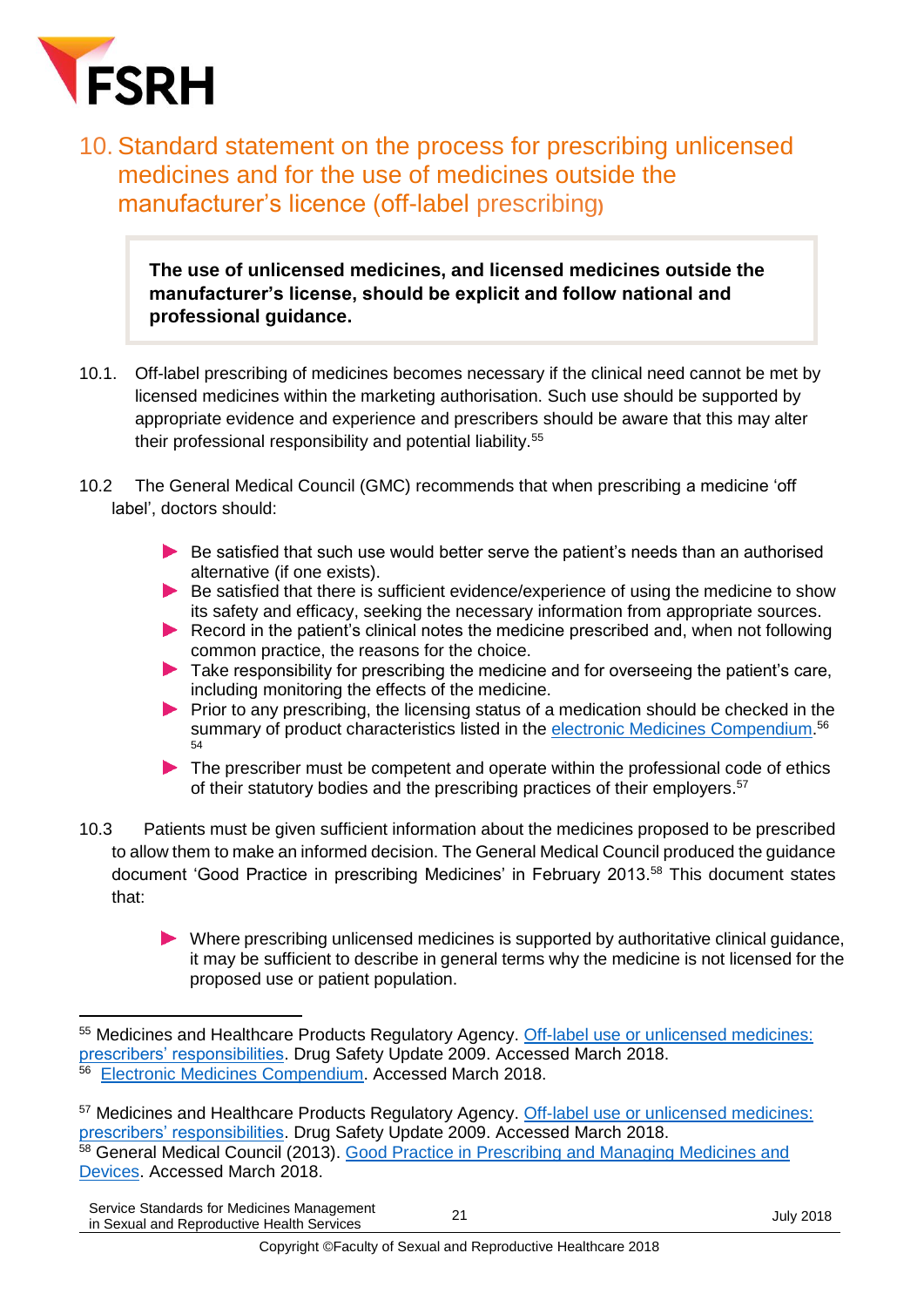

- Questions from patients about medicines should be answered fully and honestly.
- If it is intended to prescribe an unlicensed medicine which is not routine or if there are suitably licensed alternatives available, this should be explained to the patient, along with the reasons for doing so.
- Health care professionals should be careful about using medical devices for purposes for which they were not intended.
- 10.4 Any medication provided in this way as a 'named patient prescription' should have an audit trail.
- 10.6 Adverse reactions occurring during use of a medicine outside its license should be reported on a [Yellow Card](http://yellowcard.mhra.gov.uk/) to the Medicines and Healthcare Products Regulatory Agency (MHRA).<sup>59</sup>

1

<sup>59</sup> Medicines and Healthcare Products Regulatory Agency (MHRA). [Yellow Card Scheme.](https://yellowcard.mhra.gov.uk/) Accessed March 2018.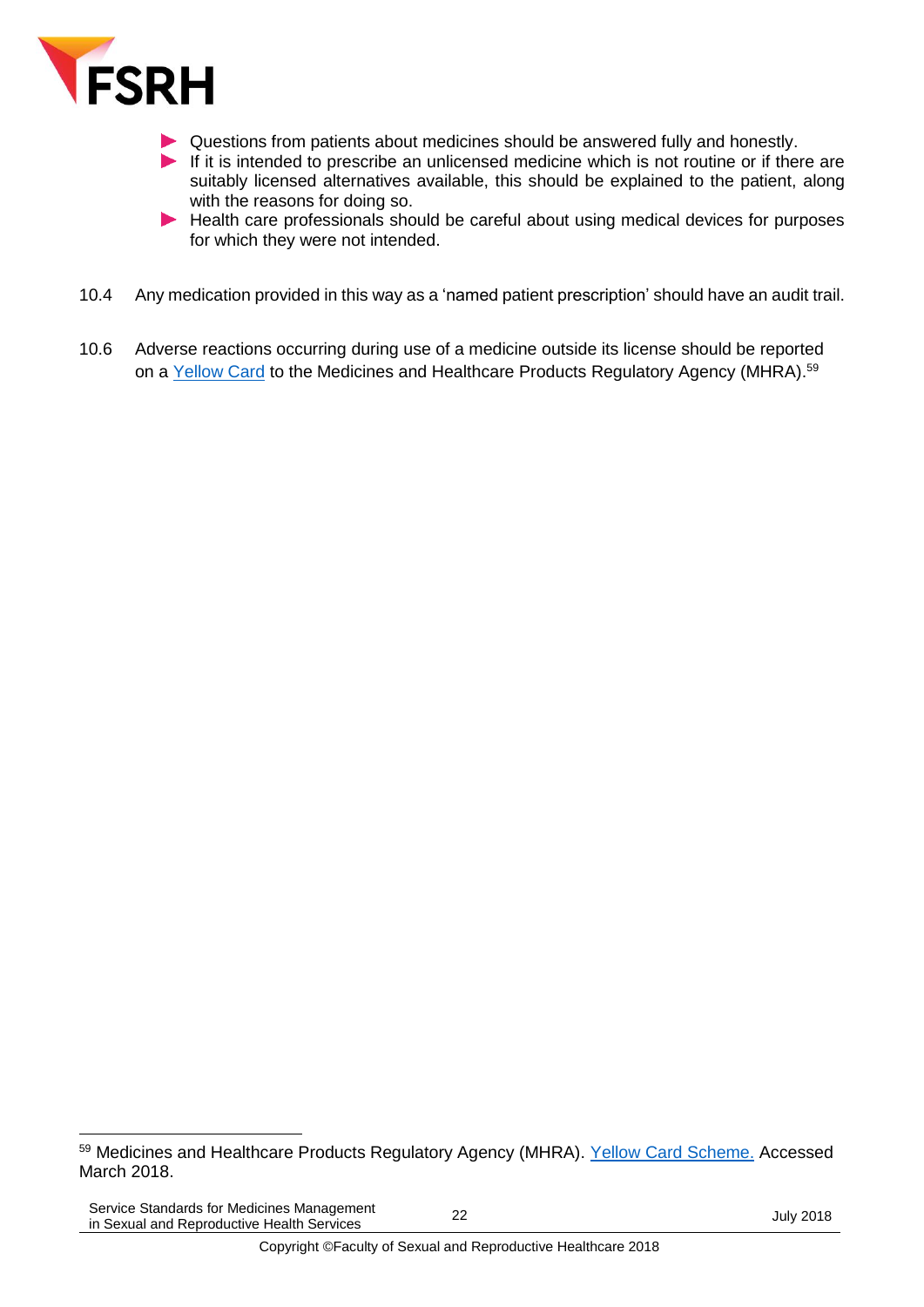

1

### <span id="page-22-0"></span>11. Standard statement on the process for reporting adverse effects of drugs and for reducing errors in prescribing or supplying medication.

**Systems should be in place to identify and learn from incidents and adverse events related to medication.**

- 11.1 Details of the patient using the medicine should be checked before supply or administration.
- 11.2 The name of the medicine should be checked with the patient prior to administration or supply. The patient should be made aware of the patient information leaflet and if there are any differences between this and any other leaflets provided, e.g. those from the Family Planning Association.<sup>60</sup>
- 11.3 Clinical history, including anaphylaxis and past side effects, and concurrent medication, should be checked and updated at each visit.
- 11.4 Dose, administration instructions, expiry date and batch numbers should be checked on the label and contents and recorded in the notes as recommended by local policy.<sup>61</sup>
- 11.5 Warnings to identify contraindications to medicines should be clearly identifiable in the records.
- 11.6 Where packaging is similar for different medicines, these supplies should not be kept adjacent to each other. Systems should be employed to minimise the risk of confusion between the different medicines.<sup>62</sup>
- 11.7 Adverse effects of a medicine, medical device or medicated device should be reported to the MHRA, according to their guidelines<sup>63</sup>, to the manufacturer and to local pharmacy governance lead.
- 11.8 Any incident (including medicines errors, adverse effects, and theft of supplies or prescriptions), should be reported on local clinical incident forms.<sup>64</sup>The pharmacist and clinical lead or site manager for the area must be informed to commence appropriate investigation, improve practice and reduce future risk. This also ensures that incidents / adverse effects are collated

<sup>64</sup> Royal Pharmaceutical Council (2016). Professional Standards For The Reporting, Learning, [Sharing, Taking Action and Review of Incidents.](https://www.rpharms.com/resources/professional-standards/professional-standards-for-error-reporting) Accessed June 2018

<sup>&</sup>lt;sup>60</sup> [Family Planning Association. Help, Advice and Information for You.](https://www.fpa.org.uk/) Accessed March 2018.

<sup>61</sup> [Faculty of Sexual and Reproductive Healthcare \(2014\) Clinical Standards Record Keeping.](https://www.fsrh.org/standards-and-guidance/documents/clinical-standards-recordkeeping-july14/) Accessed March 2018.

<sup>62</sup> Royal Pharmaceutical Society (2017). Medicines, Ethics and Practice: the professional guide for [pharmacists.](https://www.rpharms.com/resources/publications/medicines-ethics-and-practice-mep) Edition 41. RPS London. Accessed March 2018.

<sup>63</sup> Medicines and Healthcare Products Regulatory Agency (MHRA). [Yellow Card Scheme.](https://yellowcard.mhra.gov.uk/) Accessed March 2018.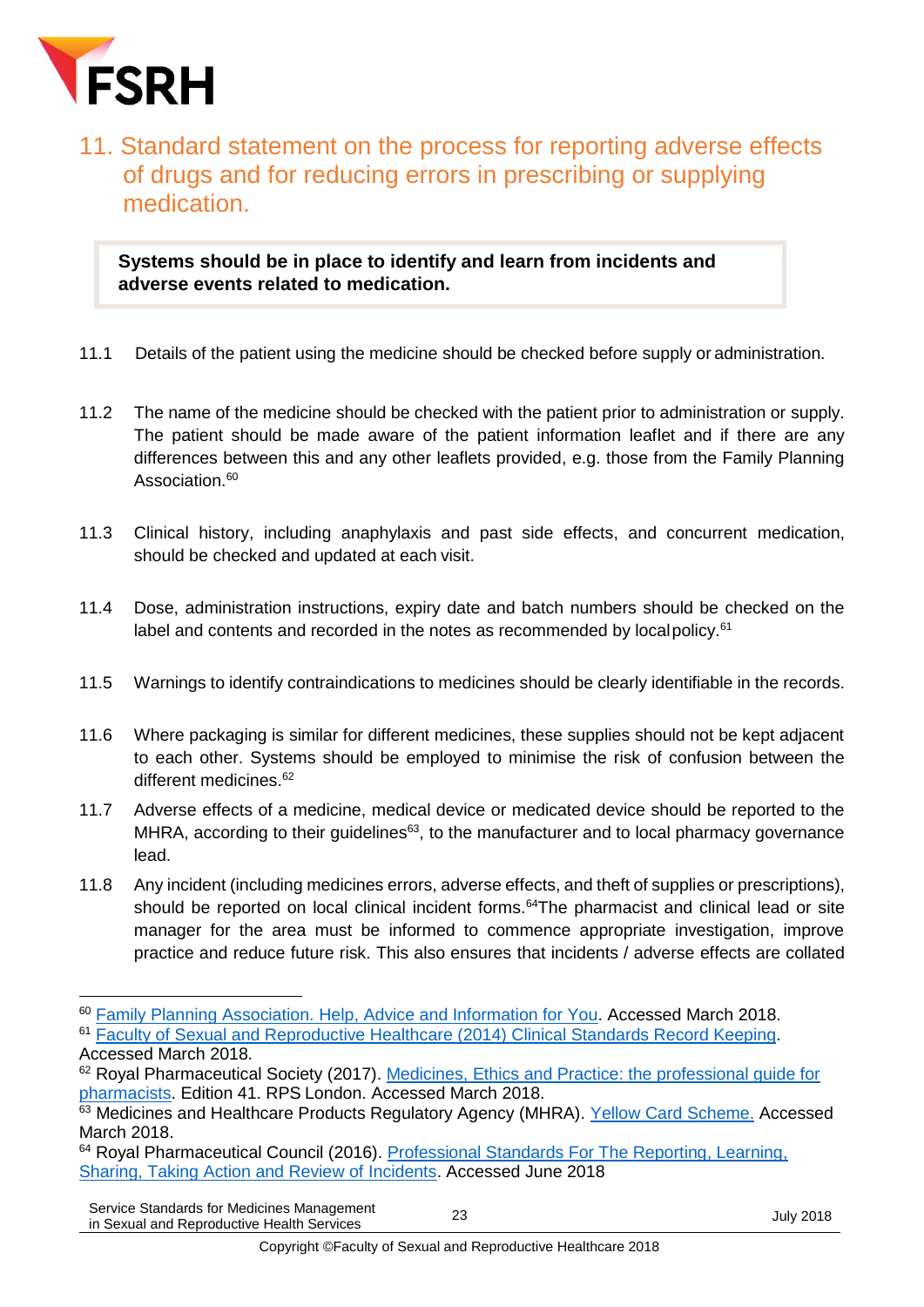

nationally by NRLS and used to inform national policy with regard to patient safety.

11.9 To determine potential risks to service users and staff, drug products and procedures involving drugs (including the use of delivery devices) should be subject to risk assessment in accordance with the local risk management policy.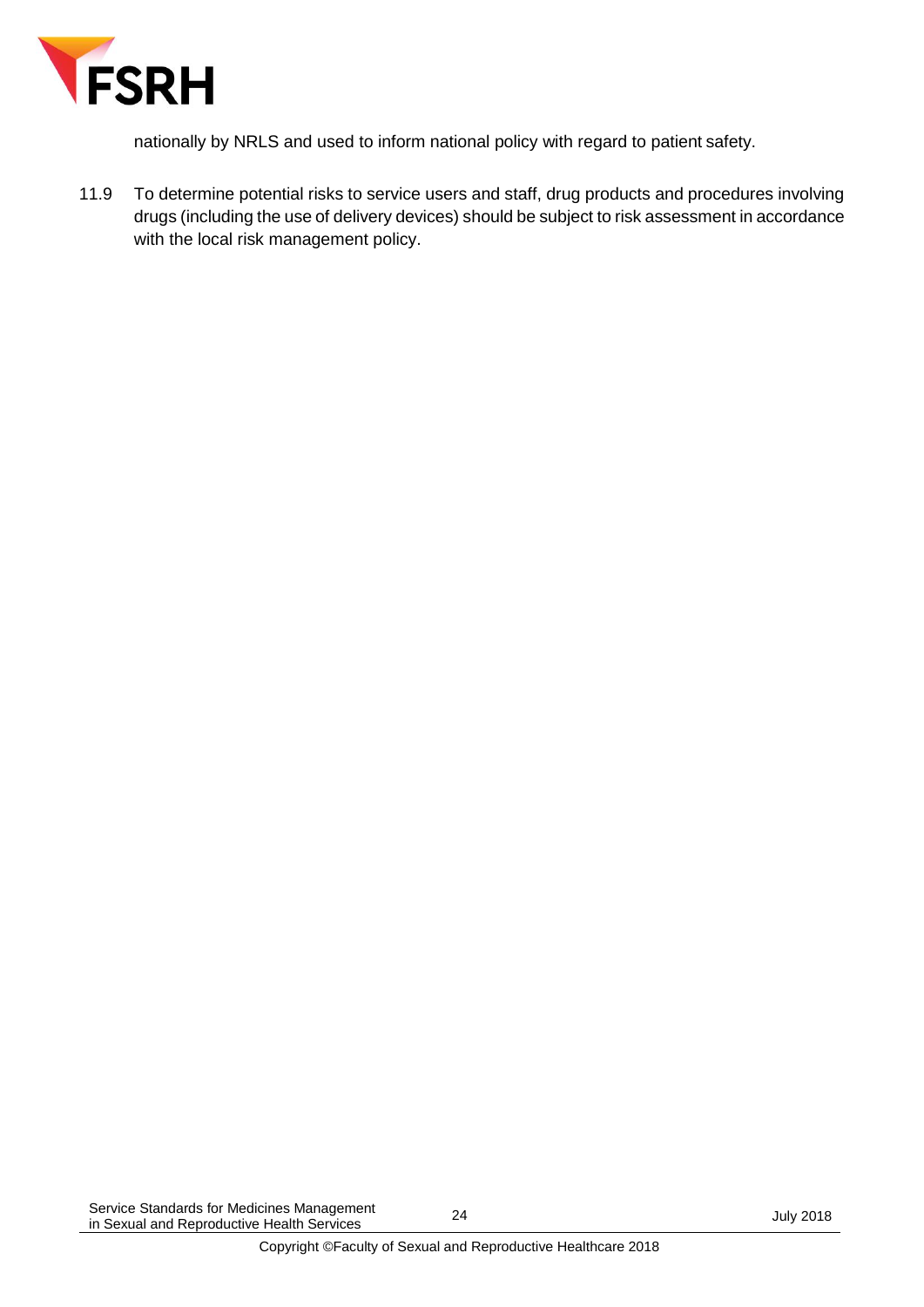

### <span id="page-24-0"></span>**Bibliography**

British National Formulary online [British National Formulary \(BNF\).](https://www.bnf.org/)

Care Quality Commission (2017). [Nigel's Surgery 19 PGDs and PSDs.](http://www.cqc.org.uk/guidance-providers/gps/nigels-surgery-19-patient-group-directions-pgds-patient-specific-directions)

Department of Health (Northern Ireland) [Non-Medical Prescribing.](https://www.health-ni.gov.uk/articles/pharmaceutical-non-medical-prescribing)

Department of Health (2006). [Improving patients' access to medicines: A Guide to Implementing](http://webarchive.nationalarchives.gov.uk/20120907164805/http:/www.dh.gov.uk/en/Publicationsandstatistics/Publications/PublicationsPolicyAndGuidance/DH_4133743)  [Nurse & Pharmacist Independent prescribing in England.](http://webarchive.nationalarchives.gov.uk/20120907164805/http:/www.dh.gov.uk/en/Publicationsandstatistics/Publications/PublicationsPolicyAndGuidance/DH_4133743)

Department of Health (2013). [Pharmacy and radiopharmacy facilities \(Health Building](https://www.gov.uk/government/publications/guidance-on-the-design-and-layout-of-pharmacy-and-radiopharmacy-facilities) Note 14-01). DH: London.

Faculty of Sexual and Reproductive Healthcare (2014) [Service Standards for Record Keeping](https://www.fsrh.org/standards-and-guidance/documents/clinical-standards-recordkeeping-july14/).

[Faculty of Sexual and Reproductive Healthcare \(February 2017\) Service Standards for Risk](https://www.fsrh.org/standards-and-guidance/documents/fsrh-service-standards-for-risk-management-in-sexual-and/)  [Management.](https://www.fsrh.org/standards-and-guidance/documents/fsrh-service-standards-for-risk-management-in-sexual-and/)

Faculty of Sexual and Reproductive Healthcare (2014) [Quality Standards Contraceptive Services.](https://www.fsrh.org/standards-and-guidance/documents/fsrhqualitystandardcontraceptiveservices/)

[Family Planning Association. Help, Advice and Information for You.](https://www.fpa.org.uk/)(n.d.)

General Medical Council (2013). [Good Practice in Prescribing and Managing Medicines and Devices.](https://www.gmc-uk.org/Prescribing_guidance.pdf_59055247.pdf)

Home Office (2007) [Standard Operating Procedure Guidelines.](https://www.gov.uk/government/publications/standard-operating-procedure-guidelines)

[The Human Medicines Regulations 2012, SI 1916.](http://www.legislation.gov.uk/uksi/2012/1916/contents/made)

Immunisation Against Infectious Disease: [The Green Book, Chapter 3 for information on storage](https://www.gov.uk/government/publications/storage-distribution-and-disposal-of-vaccines-the-green-book-chapter-3)  [requirements for vaccines](https://www.gov.uk/government/publications/storage-distribution-and-disposal-of-vaccines-the-green-book-chapter-3)

Medicines and Healthcare Products Regulatory Agency (2009). [Off-label use or unlicensed](https://www.gov.uk/drug-safety-update/off-label-or-unlicensed-use-of-medicines-prescribers-responsibilities)  [medicines: prescribers' responsibilities.](https://www.gov.uk/drug-safety-update/off-label-or-unlicensed-use-of-medicines-prescribers-responsibilities) *Drug Safety Update* 2009 2(9):6-7.

Medicines and Healthcare Products Regulatory Agency (MHRA) (2017) [Patient Group Directions in](https://www.gov.uk/government/publications/patient-group-directions-pgds/patient-group-directions-who-can-use-them) [the NHS.](https://www.gov.uk/government/publications/patient-group-directions-pgds/patient-group-directions-who-can-use-them)

Medicines and Healthcare Products Regulatory Agency (MHRA) (2017) [Black Triangle Scheme:](https://www.gov.uk/guidance/the-yellow-card-scheme-guidance-for-healthcare-professionals#black-triangle-scheme)  [guidance for healthcare professionals.](https://www.gov.uk/guidance/the-yellow-card-scheme-guidance-for-healthcare-professionals#black-triangle-scheme)

Medicines and Healthcare Products Regulatory Agency (MHRA) (2017) [Yellow Card Scheme.](https://yellowcard.mhra.gov.uk/)

Department of Health and Social Care (2016) Records Management Code of Practice for Health [and Social Care.](https://www.gov.uk/government/publications/records-management-code-of-practice-for-health-and-social-care)

[NHS Records Management \(2016\): Code of Practice for Health and Social Care.](https://www.gov.uk/government/publications/records-management-code-of-practice-for-health-and-social-care)

NHS Scotland (2006). [Non-Medical Prescribing in Scotland.](http://www.gov.scot/Topics/Health/NHS-Workforce/Pharmacists/Non-Medical-Prescribing)

NHS Scotland. [Patient Group Directions.](http://www.nes.scot.nhs.uk/education-and-training/by-theme-initiative/prescribing-and-patient-group-direction/patient-group-directions.aspx)(n.d.)

NHS Security Management Service (2011 updated 2015). [Security of prescription forms guidance.](https://www.neneccg.nhs.uk/document-library/) (See 'Policy and guidance' directory beneath 'Medicines Management').

[NICE Competency Framework MPG2 Patient group directions](https://www.nice.org.uk/Guidance/MPG2/Resources) (published 2013, updated 2017).

Nursing & Midwifery Council (NMC) (2006). Standards of proficiency for nurse & midwife [prescribers.](https://www.nmc.org.uk/standards/additional-standards/standards-of-proficiency-for-nurse-and-midwife-prescribers/)

Nursing & Midwifery Council (NMC) (2007). [Standards for Medicines Management.](https://www.nmc.org.uk/standards/additional-standards/standards-for-medicines-management/)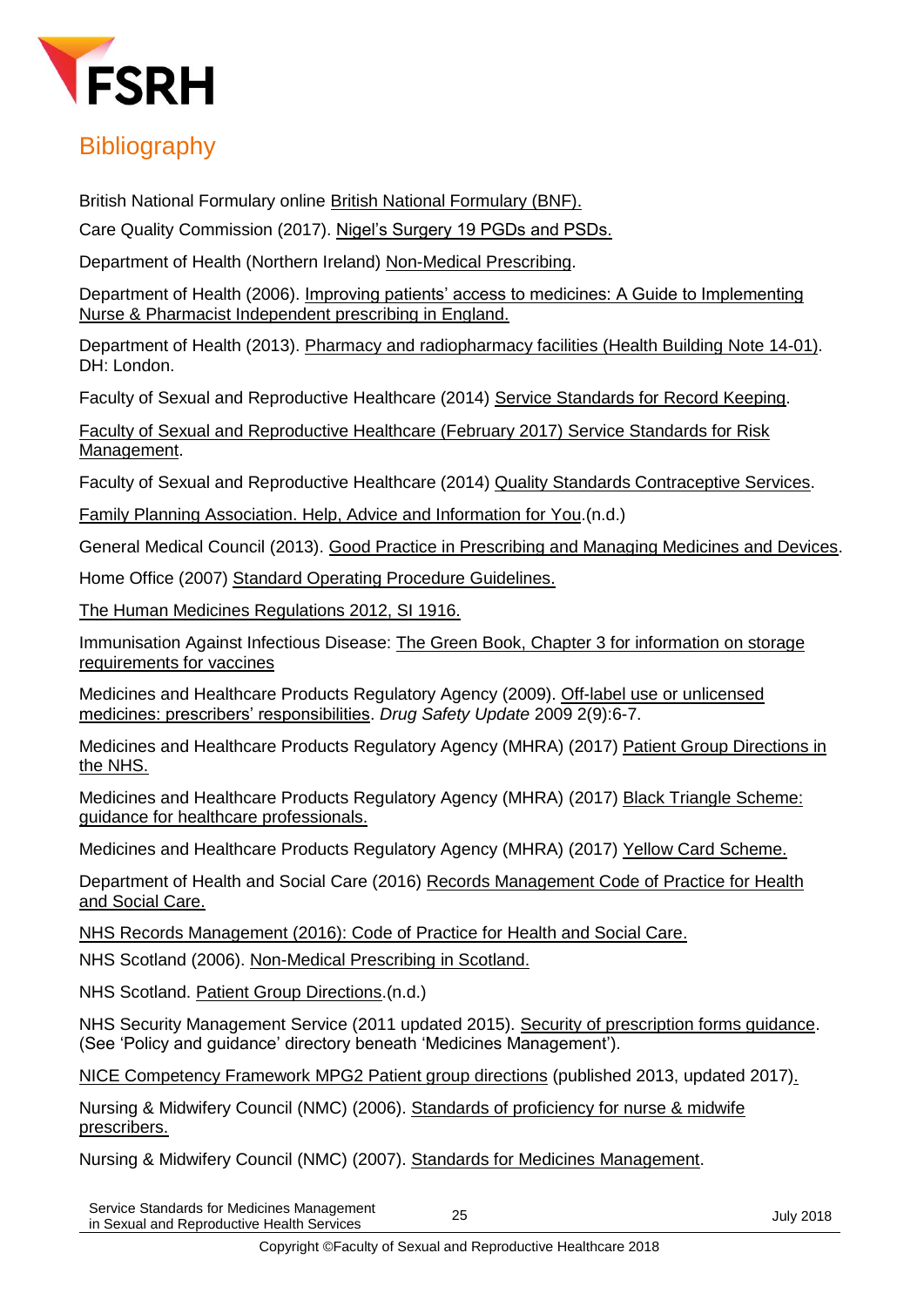

Nursing & Midwifery Council (2009, updated 2016) [Record keeping guidance](https://www.nmc.org.uk/standards/code/record-keeping) for nurses and [midwives.](https://www.nmc.org.uk/standards/code/record-keeping)

Royal Pharmaceutical Society of Great Britain (RPSGB) (2005). [The Safe and Secure Handling of](https://www.rpharms.com/making-a-difference/projects-and-campaigns/safe-and-secure-handling-of-medicines)  [Medicines: A Team Approach.](https://www.rpharms.com/making-a-difference/projects-and-campaigns/safe-and-secure-handling-of-medicines) A revision of the Duthie Report (1998).

Royal Pharmaceutical Society (2016) [A Competency Framework for Prescribers.](https://www.rpharms.com/resources/frameworks/prescribers-competency-framework)

Royal Pharmaceutical Society (2016), [Position Statement: Access to Medicines.](https://www.rpharms.com/making-a-difference/policy-a-z/access-to-medicines)

Royal Pharmaceutical Council (2016). [Professional Standards For The Reporting, Learning,](https://www.rpharms.com/resources/professional-standards/professional-standards-for-error-reporting)  [Sharing, Taking Action and Review of Incidents.](https://www.rpharms.com/resources/professional-standards/professional-standards-for-error-reporting)

Royal Pharmaceutical Society (2017). [Medicines, Ethics and Practice: the professional guide for](https://www.rpharms.com/resources/publications/medicines-ethics-and-practice-mep)  [pharmacists.](https://www.rpharms.com/resources/publications/medicines-ethics-and-practice-mep) Edition 41. RPS London.

Welsh Assembly Government (2011). [Non-Medical Prescribing in Wales: A guide for](http://www.wales.nhs.uk/sitesplus/documents/861/Non%20medical%20prescribing%20guidance%202011.pdf)  [implementation.](http://www.wales.nhs.uk/sitesplus/documents/861/Non%20medical%20prescribing%20guidance%202011.pdf)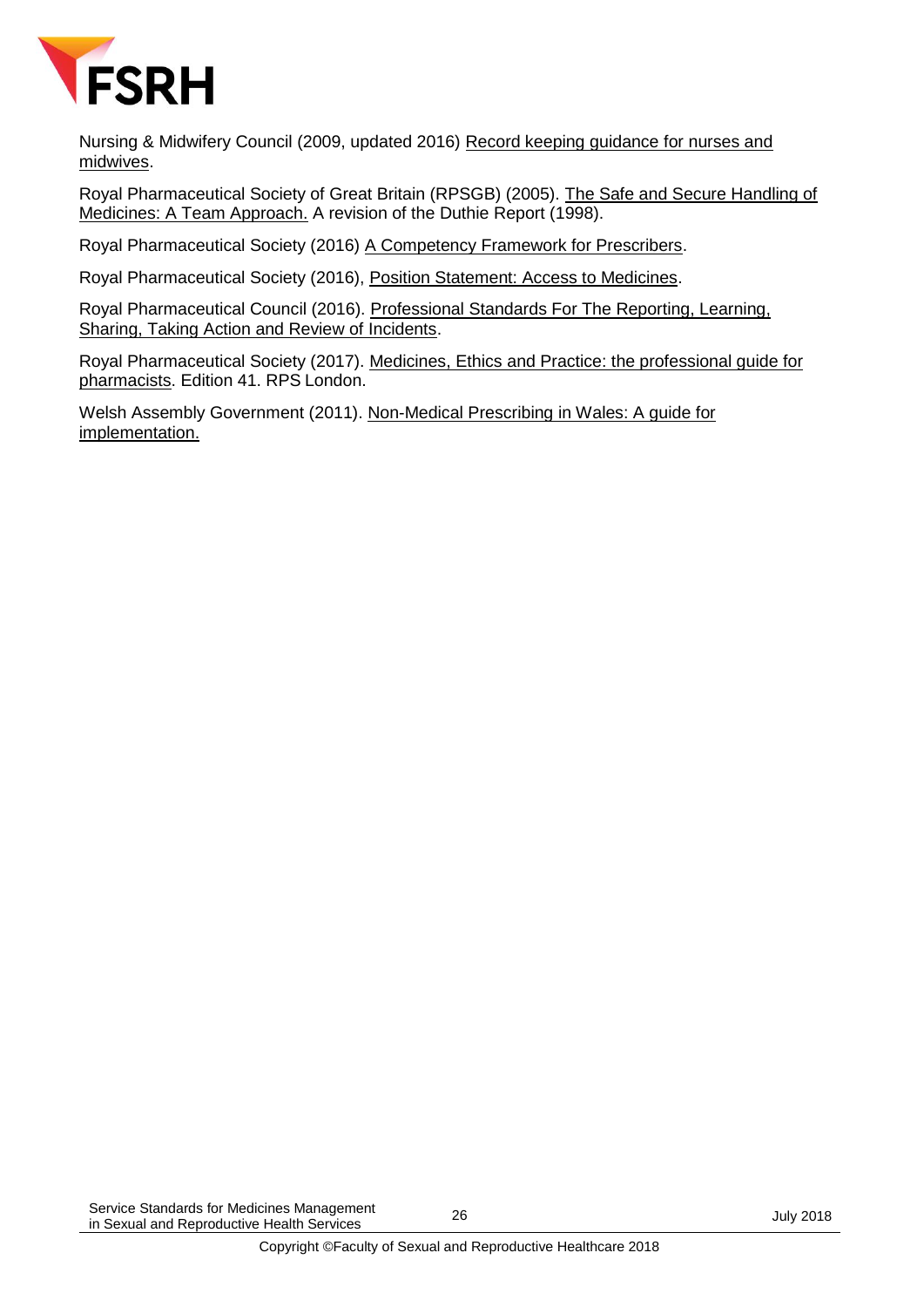

#### <span id="page-26-0"></span>Other sources of information

[Regulations for service providers and regulators.](http://www.cqc.org.uk/guidance-providers/regulations-enforcement/regulations-service-providers-managers) Care Quality Commission, 2010. Accessed February 2018.

[Medical Foundation for Aids and Sexual Health \(MedFASH\) Recommended Standards for](http://www.medfash.org.uk/uploads/files/p17abl6hvc4p71ovpkr81ugsh60v.pdf)  [Sexual Health Services.](http://www.medfash.org.uk/uploads/files/p17abl6hvc4p71ovpkr81ugsh60v.pdf) Department of Health, 2005. Accessed February 2018.

[Service Standards on Confidentiality.](https://www.fsrh.org/standards-and-guidance/documents/clinical-standards-service-standards-confidentiality/) Faculty of Sexual and Reproductive Healthcare, October 2015.

[General Pharmaceutical Council](http://www.pharmacyregulation.org/) (GPhC).

[Accuracy of self-screening for contraindications to combined oral contraceptive use.](http://europepmc.org/abstract/MED/18757654) Journal of Obstetrics and Gynaecology, Grossman et al, 2008 September; 112(3): 572-578.

[The National Treatment Agency \(Abolition\) and the Health and Social Care Act 2012](http://www.legislation.gov.uk/uksi/2013/235/contents/made)  [\(Consequential, Transitional and Saving Provisions\) Order 2013, SI 235.](http://www.legislation.gov.uk/uksi/2013/235/contents/made) Legislation.gov.uk.

[Medicines Act 1968 \(as amended\).](http://www.legislation.gov.uk/ukpga/1968/67/contents) Accessed February 2018.

[Vaccine Cold Storage Rapid Response Report 008.](http://www.nrls.npsa.nhs.uk/alerts/?entryid45=66111)National Patient Safety Agency, 2010. Accessed February 2018.

[Medicines and Prescribing Support from NICE.](https://www.nice.org.uk/about/nice-communities/medicines-and-prescribing) Accessed February 2018.

[The Medicines for Human Use \(Miscellaneous Amendments\) \(No.2\) Regulations 2009, SI 3063.](http://www.legislation.gov.uk/uksi/2009/3063/contents/made) Accessed March 2018.

[The Prescription Only Medicines \(Human Use\) Amendment Order 2003, SI 696.](http://www.hmso.gov.uk/si/si2003/20030696.htm) Accessed March 2018.